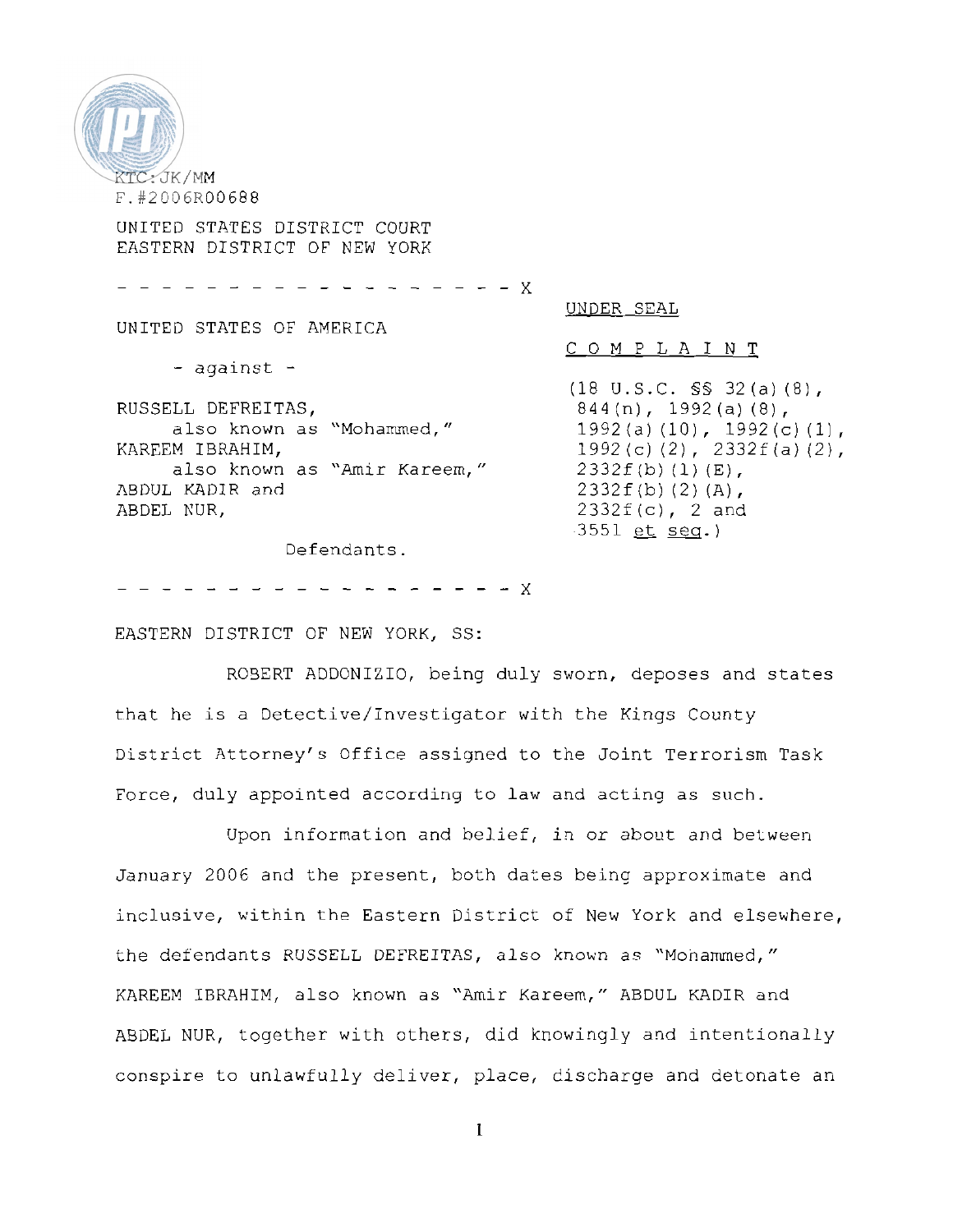$\frac{1}{2}$   $\frac{1}{2}$   $\frac{1}{2}$   $\frac{1}{2}$   $\frac{1}{2}$   $\frac{1}{2}$   $\frac{1}{2}$   $\frac{1}{2}$   $\frac{1}{2}$   $\frac{1}{2}$   $\frac{1}{2}$   $\frac{1}{2}$   $\frac{1}{2}$   $\frac{1}{2}$   $\frac{1}{2}$   $\frac{1}{2}$   $\frac{1}{2}$   $\frac{1}{2}$   $\frac{1}{2}$   $\frac{1}{2}$   $\frac{1}{2}$   $\frac{1}{2}$  system, to wit: John F. Kennedy International Airport, and an infrastructure facility, to wit: fuel tanks and pipelines at John F. Kennedy International Airport, with the intent to cause death and serious bodily injury and the intent to cause extensive destruction of such system and facility, where such destruction would result in and would be likely to result in major economic loss, in violation of Title 18, United States Code, Section 2332f (a) (1).

('ritle 18, United States Code, Sections 2332f (a) (2),  $2332f (b) (1) (E)$ ,  $2332f (b) (2) (A)$ ,  $2332f (c)$  and  $3551 et seq.$ 

Upon information and belief, in or about and between January 2006 and the present, both dates being approximate and inclusive, within the Eastern District of New York and elsewhere, the defendants RUSSELL DEFREITAS, also known as "Mohammed," KAREEM IBRAHIM, also known as "Amir Kareem," ABDUL KADIR and ABDEL NUR, together with others, did knowingly and intentionally conspire to maliciously damage and destroy, by means of fire and an explosive, a building and other real property used in interstate and foreign commerce and in an activity affecting interstate and foreign commerce, to wit: buildings and property at John F. Kennedy International Airport, in violation of Title 18, United States Code, Section 844(i).

(Title 18, United States Code, Sections 844 (n) and 3551

 $\overline{2}$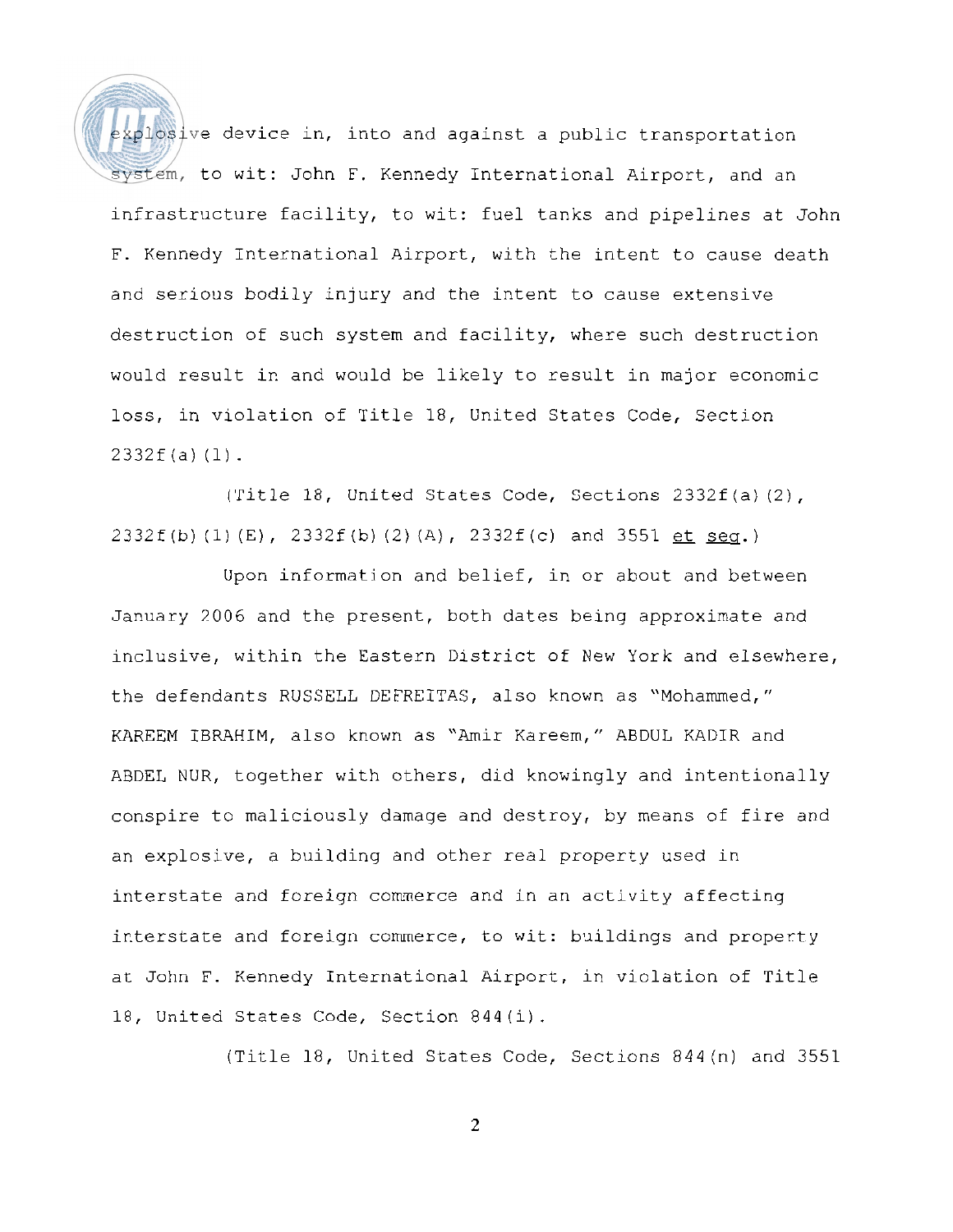

Upon information and belief, in or about and between January 2006 and the present, both dates being approximate and inclusive, within the Eastern District of New York and elsewhere, the defendants RUSSELL DEFREITAS, also known as "Mohammed," KAREEM IBRAHIM, also known as "Amir Kareem," ABDUL KADIR and ABDEL NUR, together with others, did knowingly and intentionally conspire to place and cause to be placed a destructive device and substance in, upon and in proximity to, and otherwise make and cause to be made unworkable and unusable, aircraft in the special aircraft jurisdiction of the United States and civil aircraft used, operated and employed in interstate, overseas and foreign air commerce, and parts and other materials used and intended to be used in connection with the operation of such aircraft, where such placing and causing to be placed and such making and causing to be made is likely to endanger the safety of any such aircraft, in violation of Title 18, United States Code, Section 32(a) (2).

(Title 18, United States Code, Sectlons 32(a) (8) and 3551 et seq.)

Upon information and belief, in or about and between January 2006 and the present, both dates being approximate and inclusive, within the Eastern District of New York and elsewhere, the defendants RUSSELL DEFREITAS, also known as "Mohammed," KAREEM IBRAHIM, also known as "Amir Kareem," ABD'JL KADIR and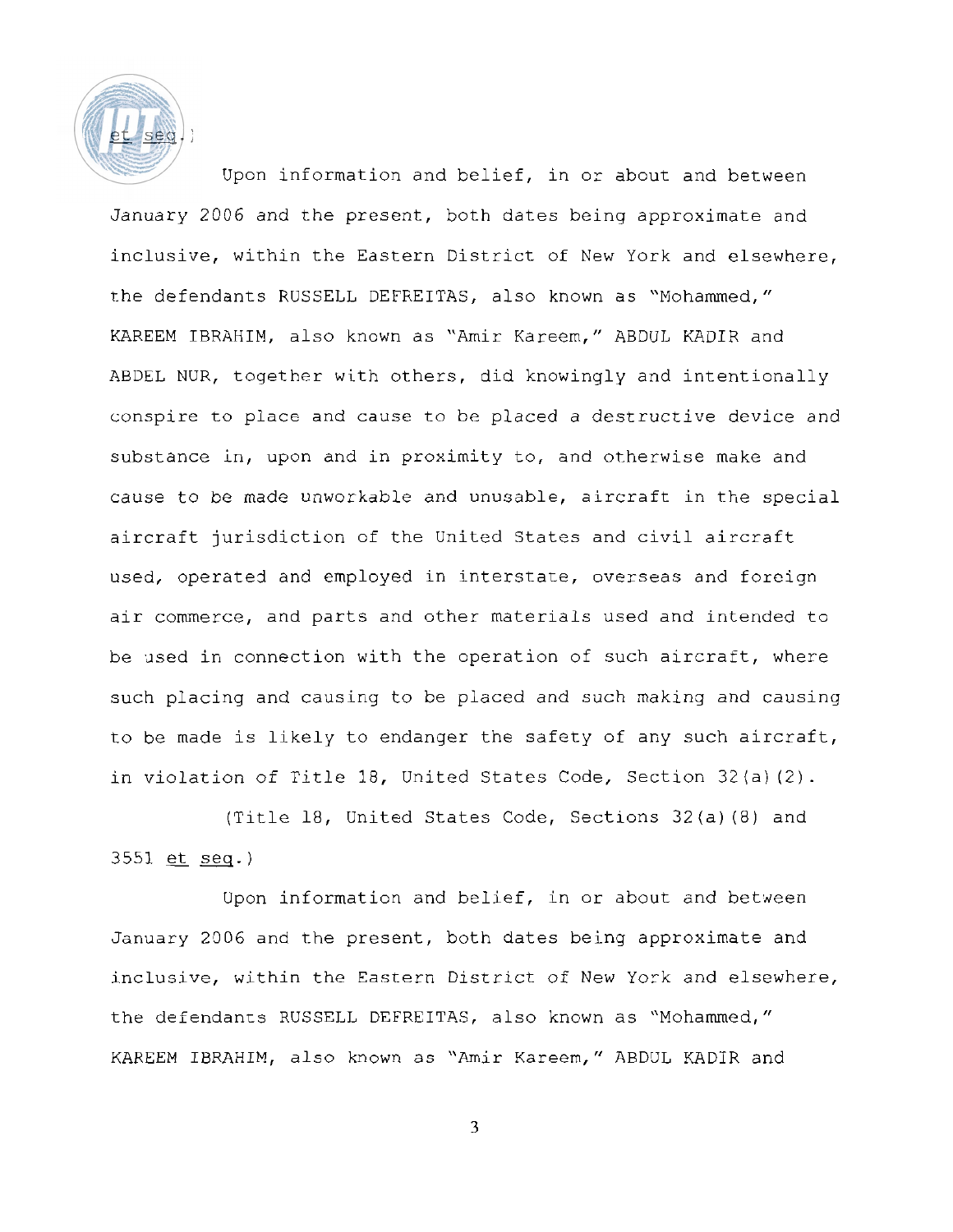ABDEL NUR, together with others, did knowingly and intentionally conspire to set fire to and place a destructive substance and device in, upon and near a terminal, structure, supply and facility used in the operation of, and in support of the operation of, a mass transportation vehicle, to wit: fuel tanks, pipelines and buildinqs at John F. Kennedy International Airport, without lawful authority and permission, with intent to, and knowing and having reason to know, sxch activity would likely disable and wreck a mass transportation vehicle used, operated and employed by a mass transportation provider, in violation of Title 18, United States Code, Section 1992 (a) (4) (8).

(Title 18, United States Code, Sections 1992(a)(10), 1992 (c) (l), 1992 (c) (2) and 3551 et seq.)

Upon information and belief, in or about and between September 2006 and the present, both dates being approximate and inclusive, within the Eastern District of New York, the defendants RUSSELL DEFREITAS, also known as "Mohammed," and ABDUL KADIR, together with others, did knowingly and intentionally surveil, photograph, videotape, diagram and otherwise collect infornation with the intent to plan and assist in planning the setting fire to and placement of a destructive substance and device in, upon and near a terminal, structure, supply and facility used in the operation of, and in support of the operation of, a mass transportation vehicle, to wit: fuel tanks,

 $\overline{\mathbf{4}}$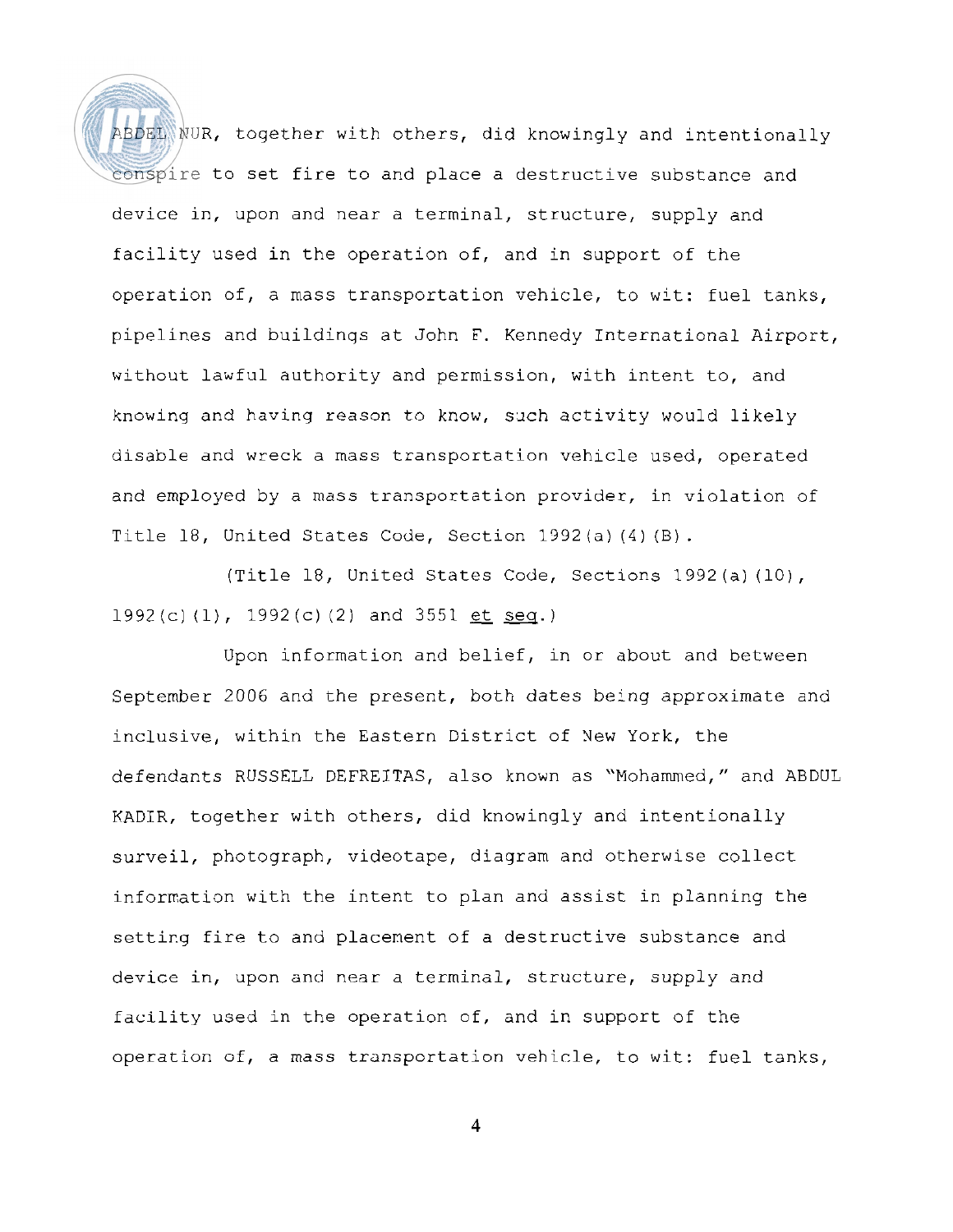pipelines and buildings at John F. Kennedy International Airport, without lawful authority and permission, with intent to, and knowing and having reason to know, such activity would likely disable and wreck a mass transportation vehicle used, operated and employed by a mass transportation provider.

(Title 18, United States Code, Sections 1992 (a) (8), 1992 (c) (1),  $1992(c)$  (2), 2 and 3551 et seq.)

The source of your deponent's information and the grounds for his belief are as follows:<sup>1</sup>

1. I have been a Detective/Investigator assigned to the New York Joint Terrorism Task Force ("JTTF") for approximately three years. My information about this investiqation comes from my review of reports, e-mails, and tapes and transcripts of certain recorded meetings and telephone calls. I have also relied on information provided to me by other agents and law enforcement officials. Excerpts of documents and taperecorded conversations, when referred to herein, are from summaries and draft transcripts; they are not exact quotes.

## THE TARGETS

2. John F. Kennedy International Airport ("JFK") , located in Queens, New York, is situated on land owned by the City of New York and leased to the Port Authority of New York and

 $\mathcal I$  Because the purpose of this Complaint is to state only probable cause to arrest, I have not described all the relevant facts and circumstances of which I am aware.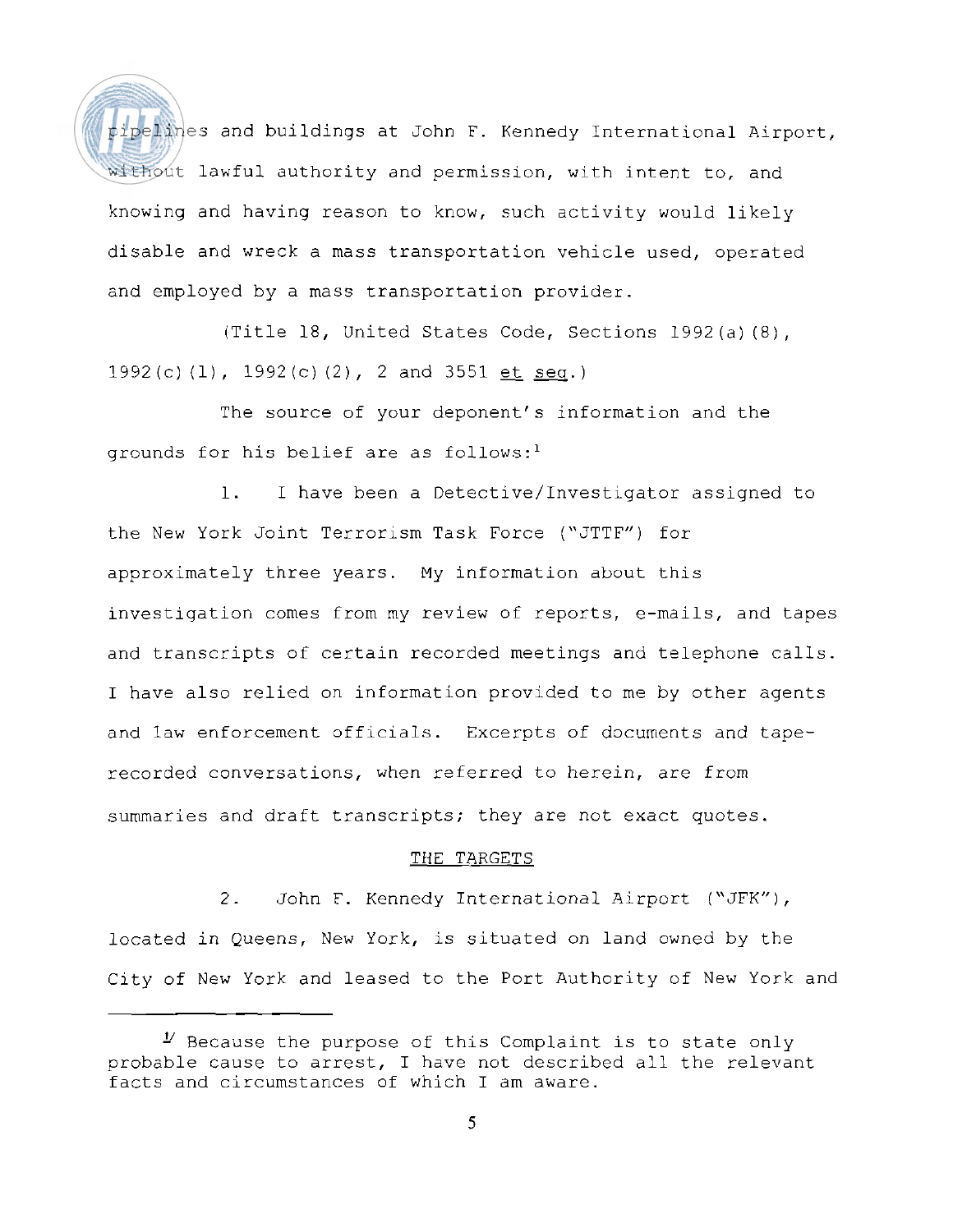New Jersey (the "Port Authority") for operation. JFK provides regular air transportation services to the general public, including both passenger and cargo services. According to an official at the Port Authority, over one thousand airplanes, most of which provide regular and continuing general transportation services to the public, depart and arrive at JFK on an average day; approximately half of those flights are international flights. The Port Authority estimates that, in 2007, approximately 45 million passengers will travel through JFK, and approximately 1.5 million tons of cargo, valued at approximately \$120 billion, will be transported through JFK.

3. Fuel tanks located at JFK Airport are linked to the Buckeye Pipeline, which distributes fuel and other petroleum products to various sites from approximately Allentown, Pennsylvania through New Jersey, Staten Island, Brooklyn and Queens, New York, among other locations. The Buckeye Pipeline is the primary transporter of jet fuel into JFK and other New York area airports.

## THE DEFENDANTS

4. The defendant RUSSELL DEFREITAS, also known as "Mohammed," is a United States citizen from Guyana, who was previously employed at JFK. The defendant KAREEM IBRAHIM, also known as "Amir Kareem," is a citizen of Trinidad. The defendant ABDUL KADIR is a citizen of Guyana, who has served as a member of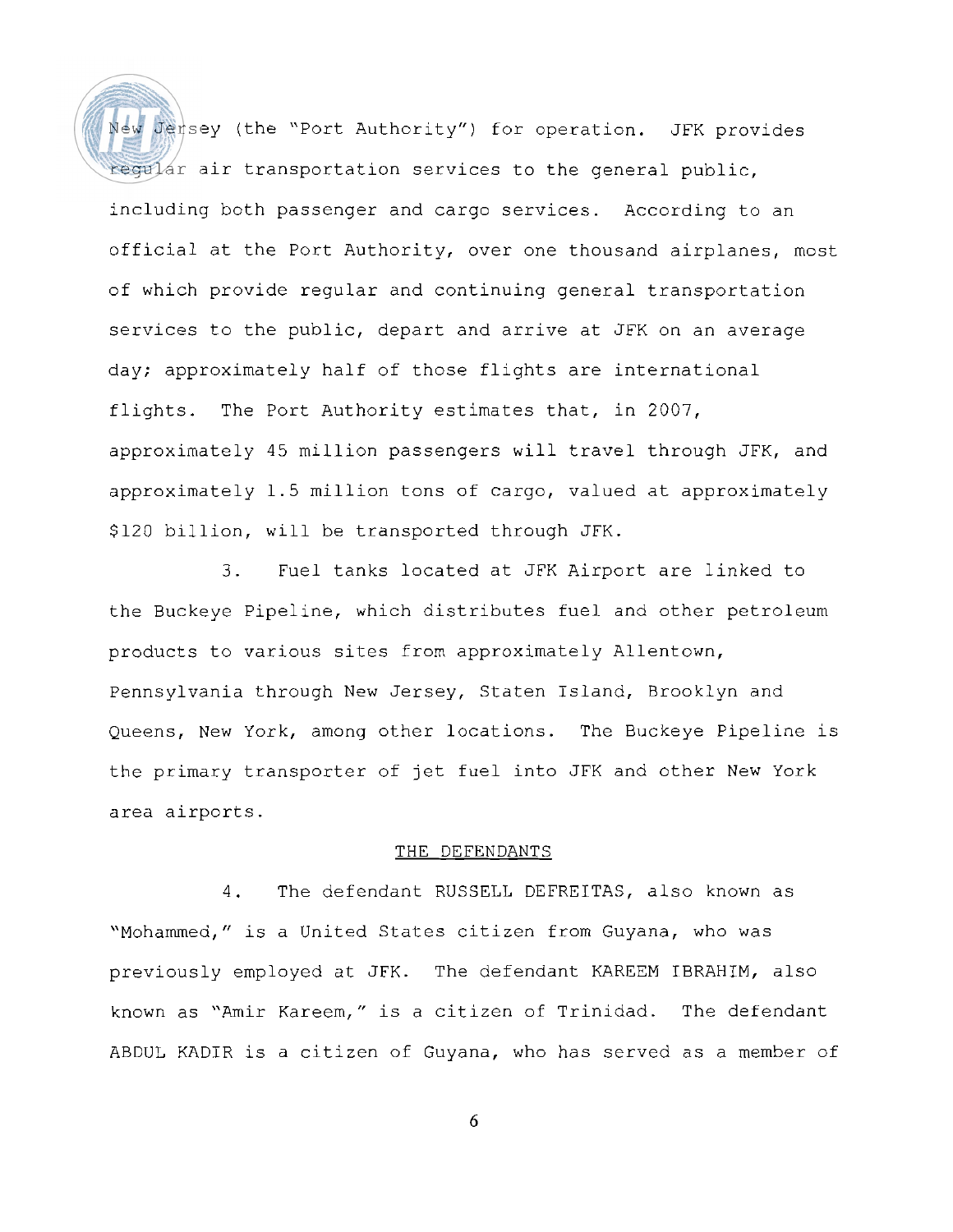the Guyanese Parliament and as the mayor of Linden, Guyana. The defendant ABDEL NUR is a citizen of Guyana.

## THE PLOT

5. As set forth in detail below, in or about and between January 2006 and the present, the defendants RUSSELL DEFREITAS, also known as "Mohammed," KAREEM IBRAHIM, also known as "Amir Kareem," ABDUL KADIR and ABDEL NUR, together with others, plotted to destroy JFK, and buildings, facilities, fuel tanks and fuel pipelines at and near JFK, through the use of explosives. In connection with that plot, the defendants performed physical surveillance, made video recordings of JFK and its buildings and facilities, located satellite photographs of JFK and its buildings and facilities on the internet, and sought expert advice, financing and explosives.

## PROBABLE CAUSE

6. On or about July 13, 2006, a confidential source (the "Source")<sup>2</sup> and another individual met DEFREITAS at the Gertz Plaza Mall in Queens, New York. DEFREITAS greeted the Source and

 $2$  The government has been working with the Source since 2004. The Source was convicted on federal drug trafficking and RICO charges in the Southern District of New York in 1996. The Source was also convicted on drug trafficking charges in New York Supreme Court in 2003. His sentence in that case is pending as part of his cooperation agreement with the government. In addition to the expectation of a reduced sentence in exchange for his cooperation,<br>the Source also receives financial assistance. The Source has the Source also receives financial assistance. provided extremely credible information that has been corroborated by consensual recordings, e-mails, financial documents, surveillance and other records and information.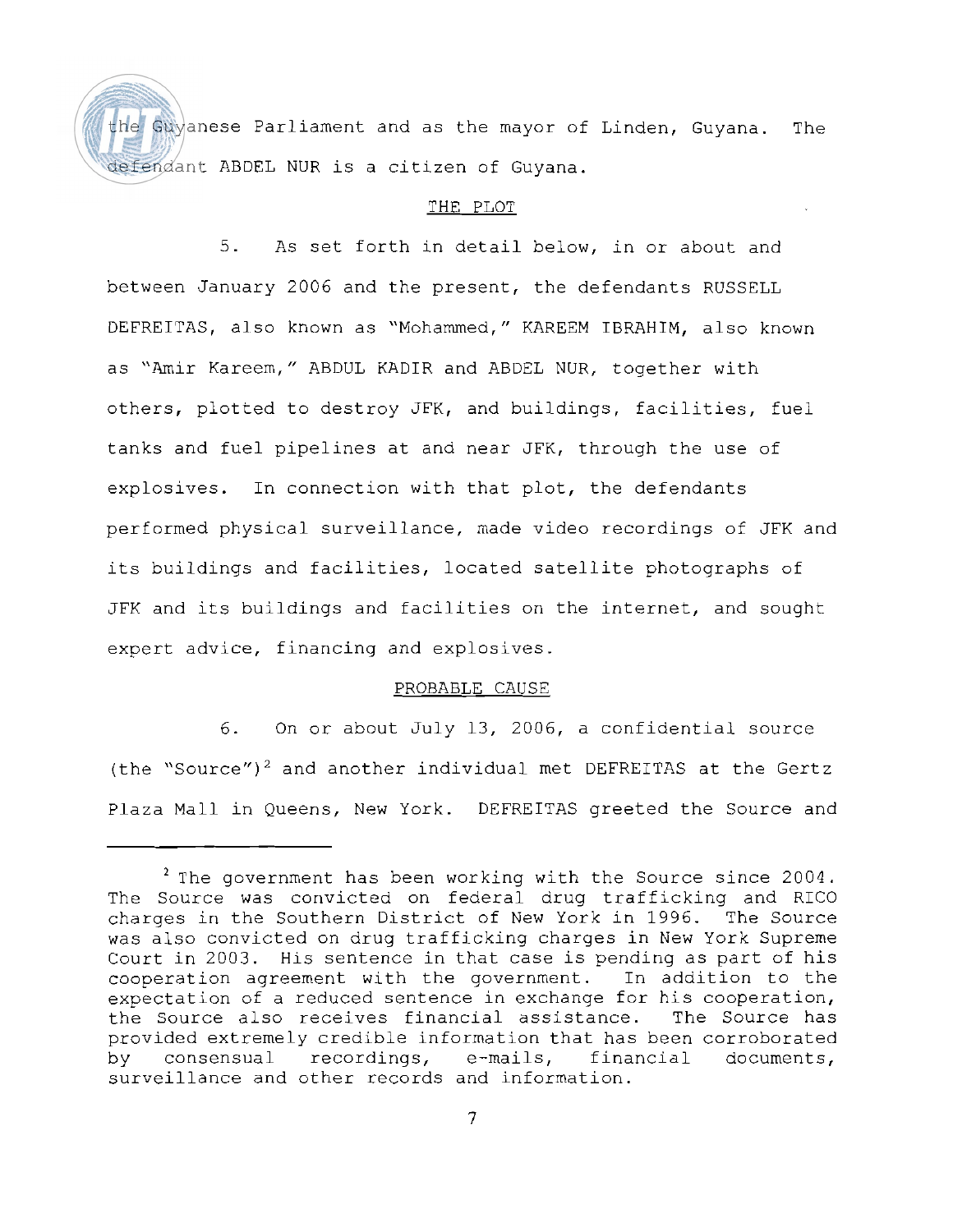the other individual and said that it had been a long time since he had seen them. DEFREITAS stated that he was sure that he knew the Source from a mosque in Brooklyn.

7. DEFREITAS and the Source met again cn or about July 28, 2006. DEFREITAS told the Source that he was traveling to Guyana in mid-August and would stay through thc end of Ramadan. (Ramadan occurred on cr about and between September 24 and October 24, 2006).

8. On or about August 1, 2006, the Source met UEFREITAS at a store in Brooklyn and drove DEFREITAS to his residence. During a discussion of the war then taking place in Lebanon, DEFREITAS and the Source agreed that Muslims always incur the wrath of the world while Jews get a 'pass.' DEFREITAS confided to the Source that he had a vision that would make the World Trade Center attack seem small. He did not discuss the details. Later in the conversation, DEFREITAS said that while it appeared that only Arab Muslims were fighting the war for Islam, many other nationalities of Muslims were involved in the fight as well.

9. On or about August 2, 2006, the Source met DEFREITAS at a store in Brooklyn and drove him to a residence where DEFREITAS picked up clothes to take with him to Guyana. During the drive, DEFREITAS said that someone unknown to the Source had vouched for the Source; he did not identify the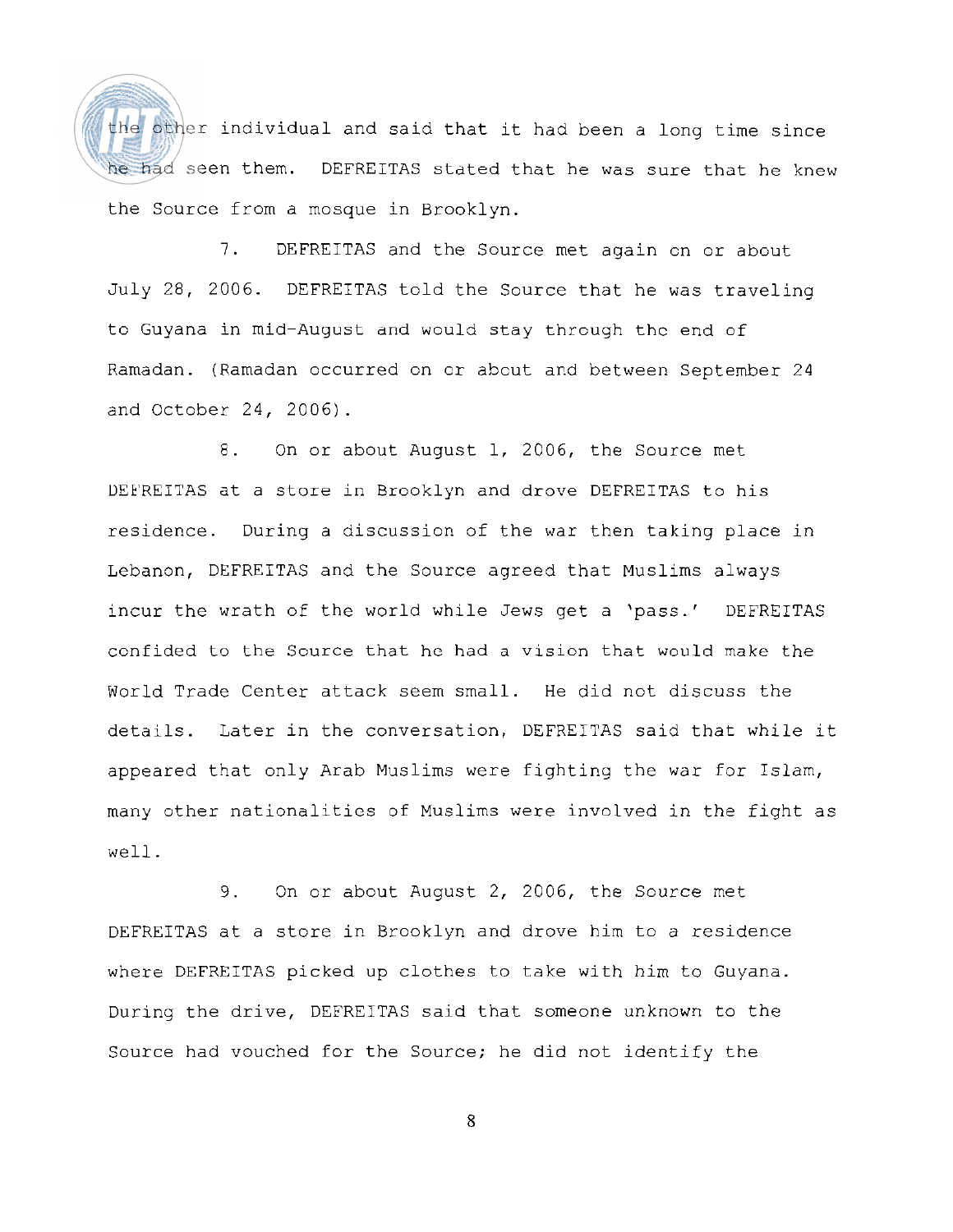individual, but said that the Source had done something for him. DEFREITAS then invited the Source to meet him in Guyana for Ramadan. In the Source's presence, DEFREITAS placed a telephone call to Guyana and spoke with another individual ("Individual A"). Individual A is a citizen of Guyana. DEFREITAS handed the phone to the Source, and the Source and Individual A exchanged greetings. After the call, DEFREITAS said that Individual A was very knowledgeable and urged the Source to stay in contact with Individual A. DEFREITAS told the Source that he (the Source) was "the right man for the job," but did not further explain.

10. On or about August 7, 2006, the Source met DEFRElTAS and drove him around New York City on errands. During the drive, DEFREITAS asked the Source whether he could talk to him about something confidential. The Source said yes. DEFREITAS again mentioned, in sum and substance, that there were 'brothers' who wanted to do something bigger than the World Trade Center. He said the 'brothers' were not Arabs, but rather were from Trinidad and Guyana. DEFREITAS asked the Source, in sum and substance, whether he was interested, and the Source responded affirmatively. DEFREITAS added that the 'brothers' would come from Guyana and Trinidad to New York to conduct the operation. DEFREITAS stated that Individual A was involved with the plan.

11. On or about August 8, 2006, DEFREITAS gave the Source further information about the plan, and again recruited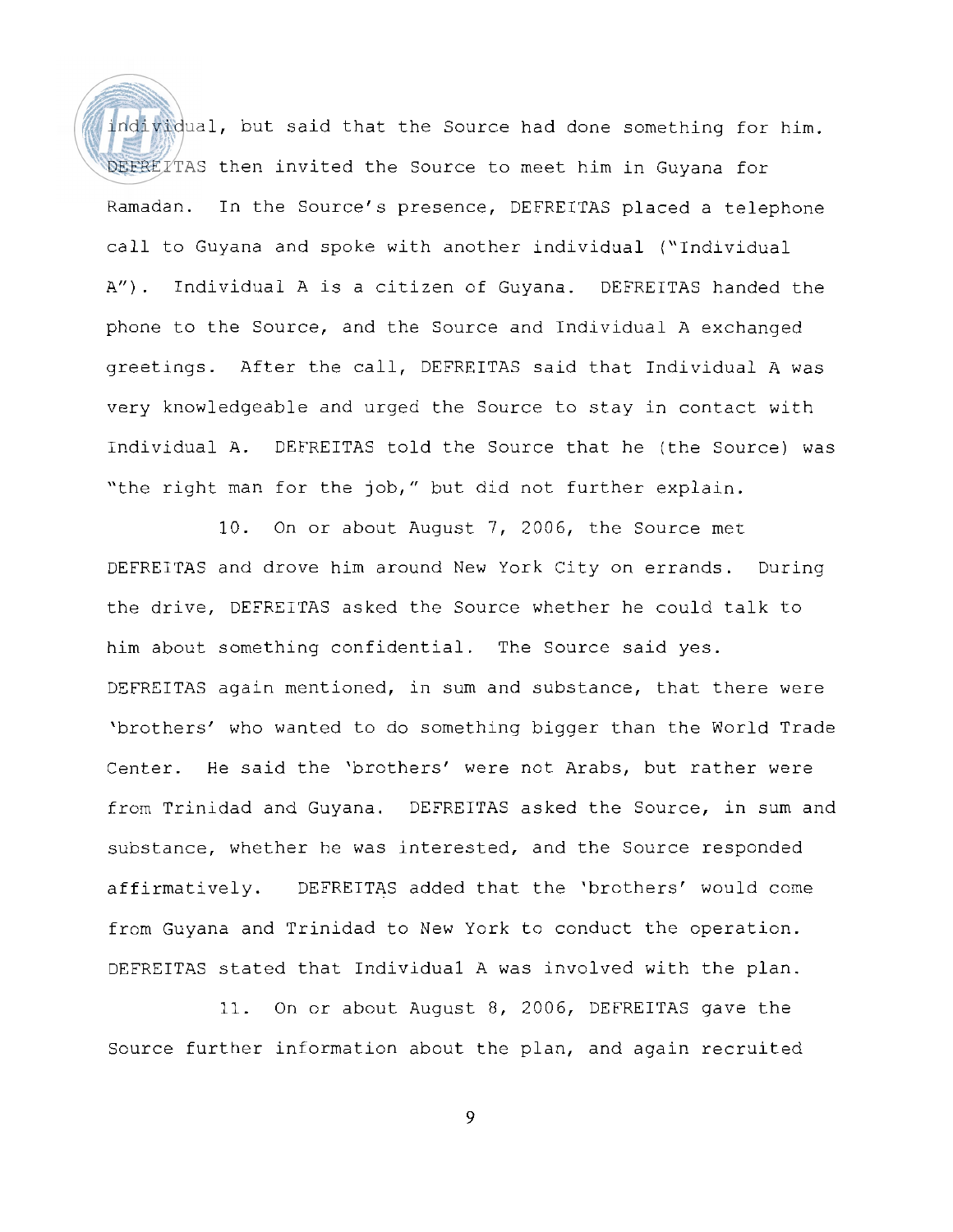him to join. The meeting was consensually recorded. DEFREITAS said the operation involved a "cell" of "six or seven" people, but that he (DEFREITAS) did not know the specific details. DEFREITAS explained, cryptically, that the plan involved JFK and that members of the cell would come to JFK by aircraft, "do what they have to do and get out." DEFREITAS stated that he had worked at JFK but was retired. He explained that this job had given him unique knowledge of the airport. DEFREITAS told the Source that they had been searching for someone in New York whom they could trust to be part of the operation, and that the Source had been sent by Allah to be the one. DEFREITAS stated that another individual ("Individual B") was also part of the plot, but that he (DEFREITAS) did not want to introduce the Source to him until the Source traveled to Guyana and was vetted there.

12. DEFREITAS traveled to Guyana on or about August 17, 2006. The Source spoke with DEFREITAS and Individual A on the telephone several times about the Source's upcoming trip there. In a consensually-recorded telephone conversation between Individual A and the Source on or about September 10, 2006, Individual A stated: "Can I ask you a question. Would you like to die as a martyr?" In order to ingratiate himself with Individual A, the Source answered that this was the greatest way to die in Islam.

13. The Source traveled to Guyana for Ramadan on or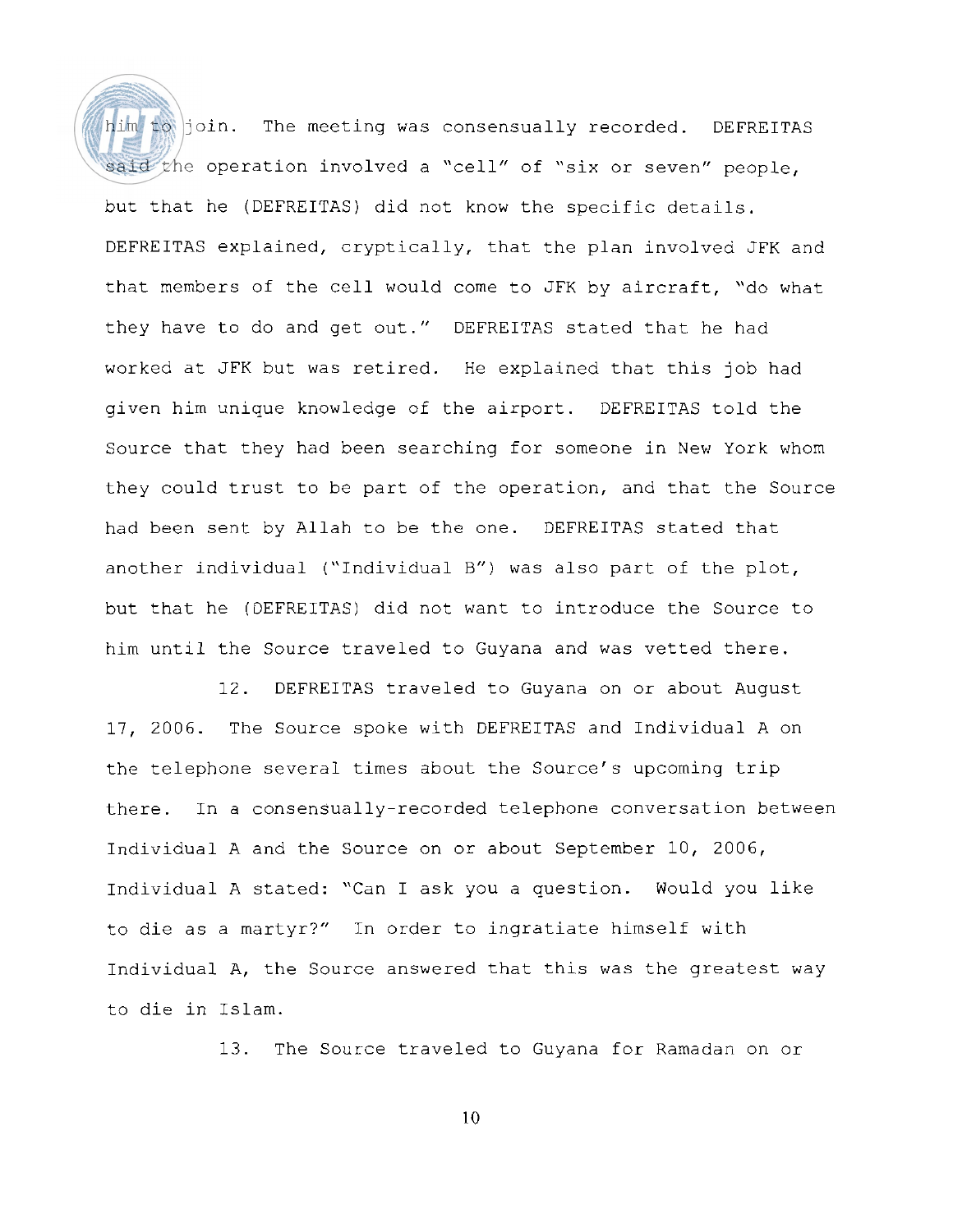about September 20, 2006, and stayed until October 27. During the early part of his stay in Guyana, the Source had several meetings with DEFREITAS, Individual A and another individual ("Individual C") about the JFK plot. In a meeting among Individual A, the Source and Individual C on or about September 24, 2006, Individual A said that the plan involved several people, but he did not identify them. Individual A commented that the United States has the technology to prevent an attack from the "outside," but that it cannot prevent events such as the September  $11<sup>th</sup>$  attacks. On or about September 27, 2006, Individual A and Individual C told the Source that the three of them would travel to Trinidad to discuss the plan with a fourth individual ("Individual D") .

14. On or about September 29, 2006, another individual from Guyana ("Individual E") came to Individual A's residence. Individual E is a citizen of Guyana. Individual A introduced Individual E to the Source. In the course of their conversation, Individual E told the Source that he helps "brothers" who have a basic knowledge of Islam and want to perform jihad. He said that he takes care of the individuals' basic needs while they are performing their jihad duties.

15. On or about October 7, 2006, Individual E, Individual A and the Source met at Individual E's business in Georgetown, Guyana. Individual A told Individual E that he had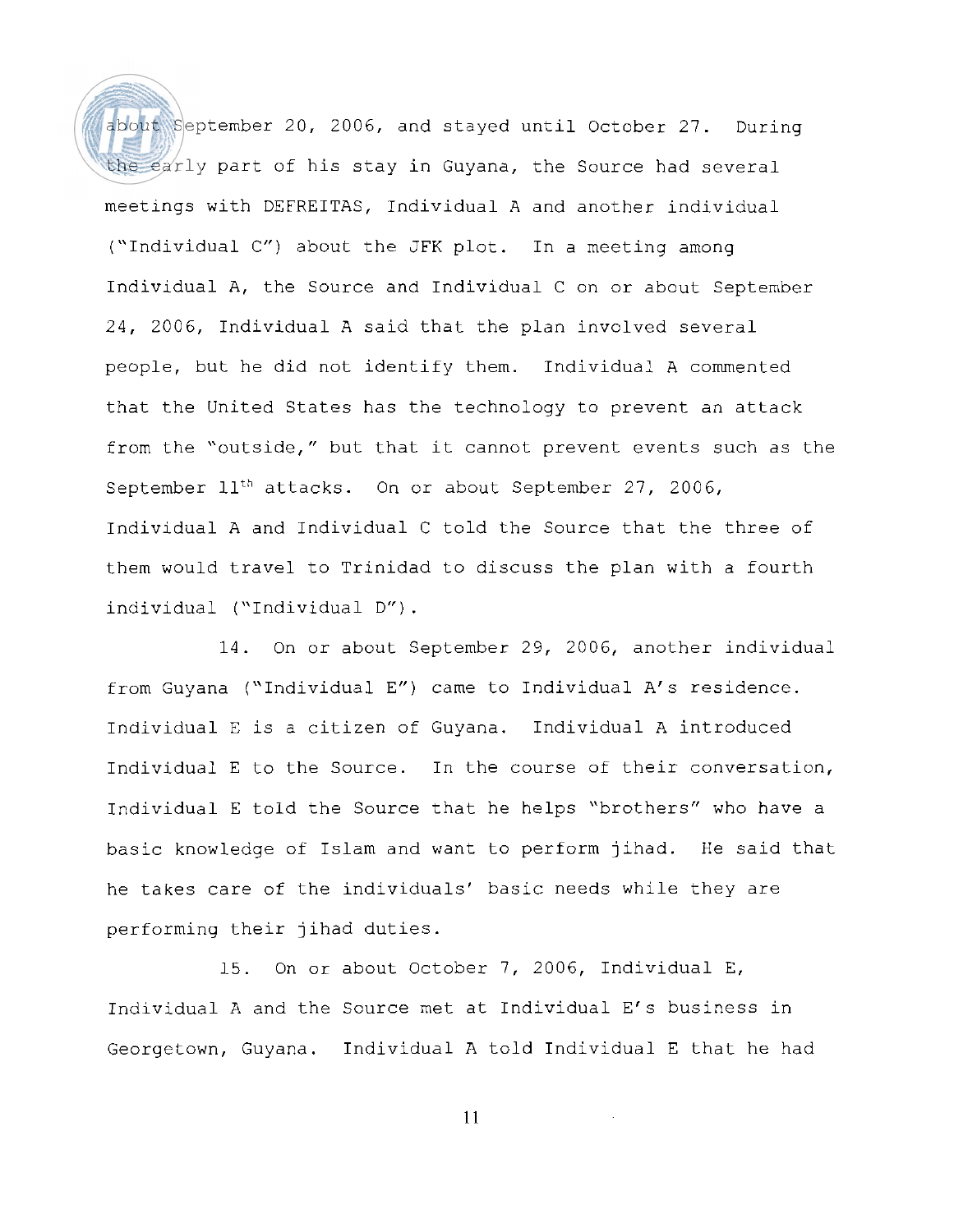arranged the meeting to talk about jihad. Individual E asked what type of jihad, and Individual A said the physical kind. Individual E suggested that Individual A should get involved in teaching Islam, so that he could select serious individuals who were right for jihad. Individual E told Individual A that he had to be careful about who he approached about jihad, and mentioned the case of Sheikh Abdel Rahman and his attorney (Lynne Stewart).

16. On or about October 10, 2006, Individual E, Individual A, DEFREITAS and the Source met at Individual E's office. Individual A told Individual E that they were working on two plans: one to smuggle individuals, including mujahideen, from Asia into Guyana and then into the United States; and a second to attack the United States where it would inflict the most harm. Two days later, DEFREITAS, the Source, Individual A, Individual C, and Individual E met again at Individual E's office. At the start of the meeting, Individual E described an occasion when he had seen U.S. helicopters parked at the Guyanese airport for an air show, and considered blowing them up. Individual A replied that he thought he (Individual A) was the only one with those thoughts. Individual E also said that he was close friends with a leader of the Trinidadian Muslim group Jamaat Al Muslimeen<sup>3</sup>

 $3$ Jamaat al Muslimeen ("JAM") is a Muslim organization based in Trinidad. Over a six day period in 1990, approximately 100 members of JAM staged a coup attempt in Trinidad, storming the Trinidad Parliament building and taking the Prime Minister and Cabinet hostage. The siege led to chaos and widespread rioting in the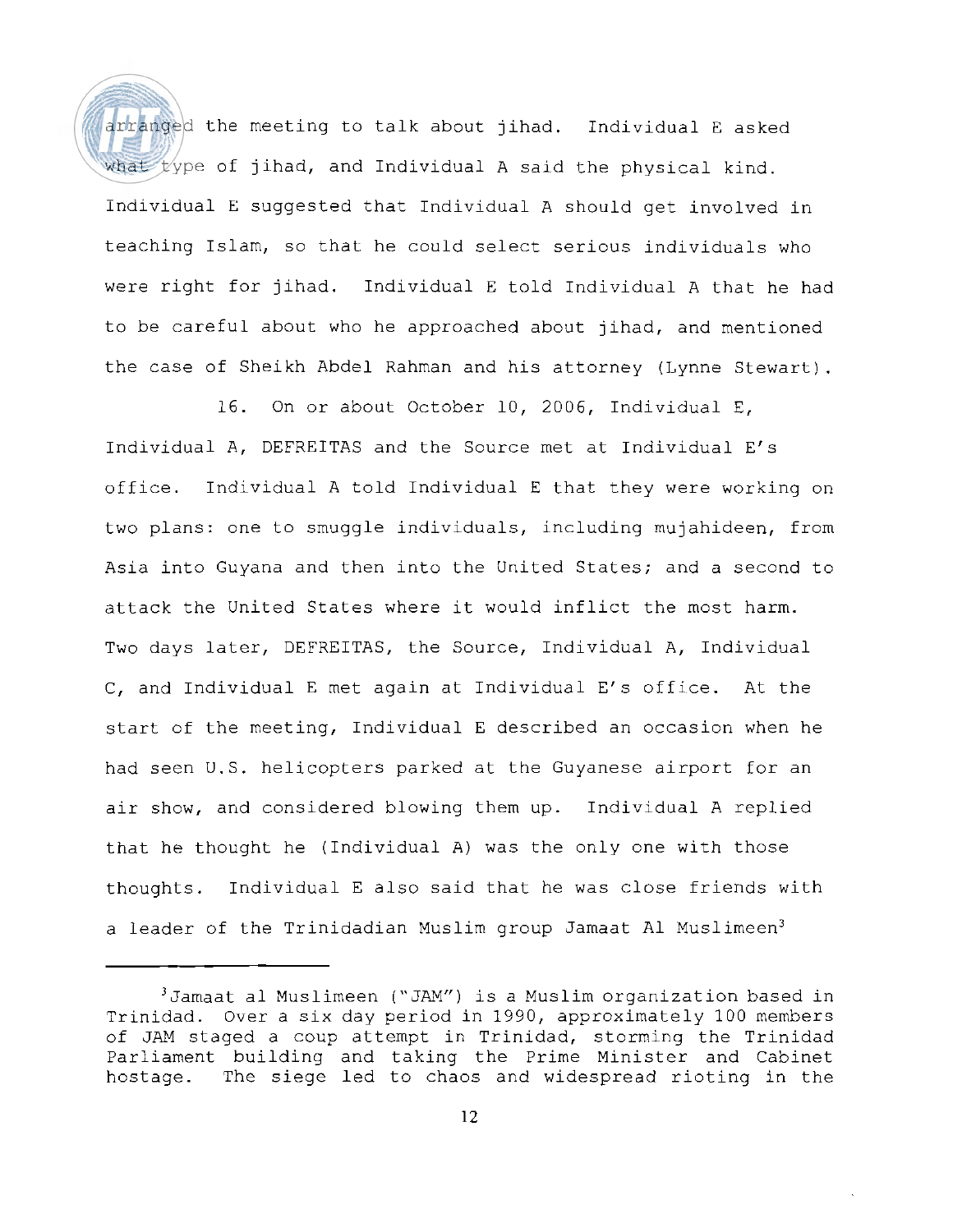the WJAM leader").

17. At that meeting on October 10, 2006, Individual A informed Individual E about the details of the terrorist attack that they had planned. Individual A explained that the plan involved exploding the fuel line that fed fuel to JFK airport. Individual A stated that the fuel line was one of the largest in the United States, and that exploding it would cause greater destruction than the September 11<sup>th</sup> attacks. Individual E agreed to take part in the plan, but cautioned that they should avoid talking about it over the telephone or to anyone not directly involved. He said that he knew individuals in Guyana who would participate. Individual E provided code names for their plan and for JFK to be used in later conversations.

18. Over the next two weeks, Individual E, Individual A, DEFREITAS, the Source and Individual C met several times to discuss the JFK attack. Individual A suggested that DEFREITAS and the Source return to New York to conduct surveillance at JFK and determine what kind of explosive device would be appropriate for the plan.

19. During November and December 2006, Individual E, Individual A, DEFREITAS and Individual C continued to meet in

streets of Port of Spain, Trinidad, resulting in numerous deaths. The JAM members involved in the coup attempt received general amnesty to end the hostage standoff. Over the past several years, JAM has been involved in several murders, kidnapings for ransom, narcotics and weapons trafficking, money laundering and extortion.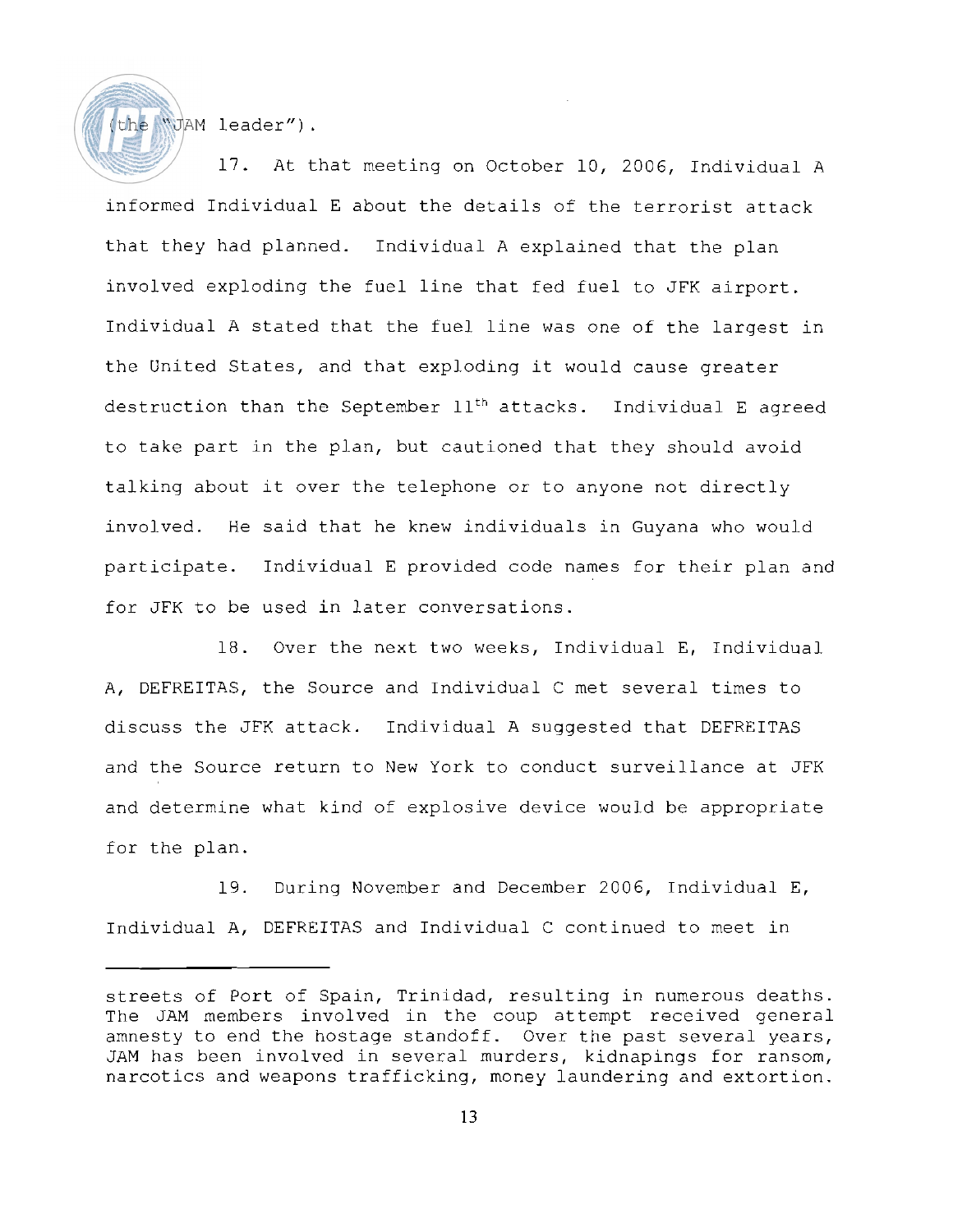Guyana regarding the JFK plot and gave the Source telephonic updates. The telephone calls were consensually recorded. The two major topics of discussion were: (a) plans for DEFKEITAS to meet the Source in New York to conduct pre-operational surveillance of JFK; and (b) plans for an associate of Individual E, defendant ABDEL NUR, a citizen of Guyana, to travel to Trinidad to arrange a meeting with Individual D, through the JAM leader. Individual E's initial plan was for NUR to travel to Trinidad in early December, prior to DEFREITAS's trip to New York. According to Individual E, this trip was delayed because NUR's passport had expired.

20. DEFREITAS traveled to New York from Guyana on or about January 1, 2007, on a round-trip ticket paid for by Individual E. During a consensually recorded conversation with the source on January 1, DEFREITAS described how he and the Source would take pictures of JFK. DEFREITAS said that he and the Source would go to cargo areas at JFK with unrestricted access, and that the pipeline that fed fuel to JFK was located behind a gas station near the cargo area. DEFREITAS expressed concern that security would likely stop them if they tried to take pictures at this location. DEFREITAS told the Source that years earlier he had conducted multiple tests of the security at JFK. He explained that he had previously been able to access restricted areas while visiting friends who worked at the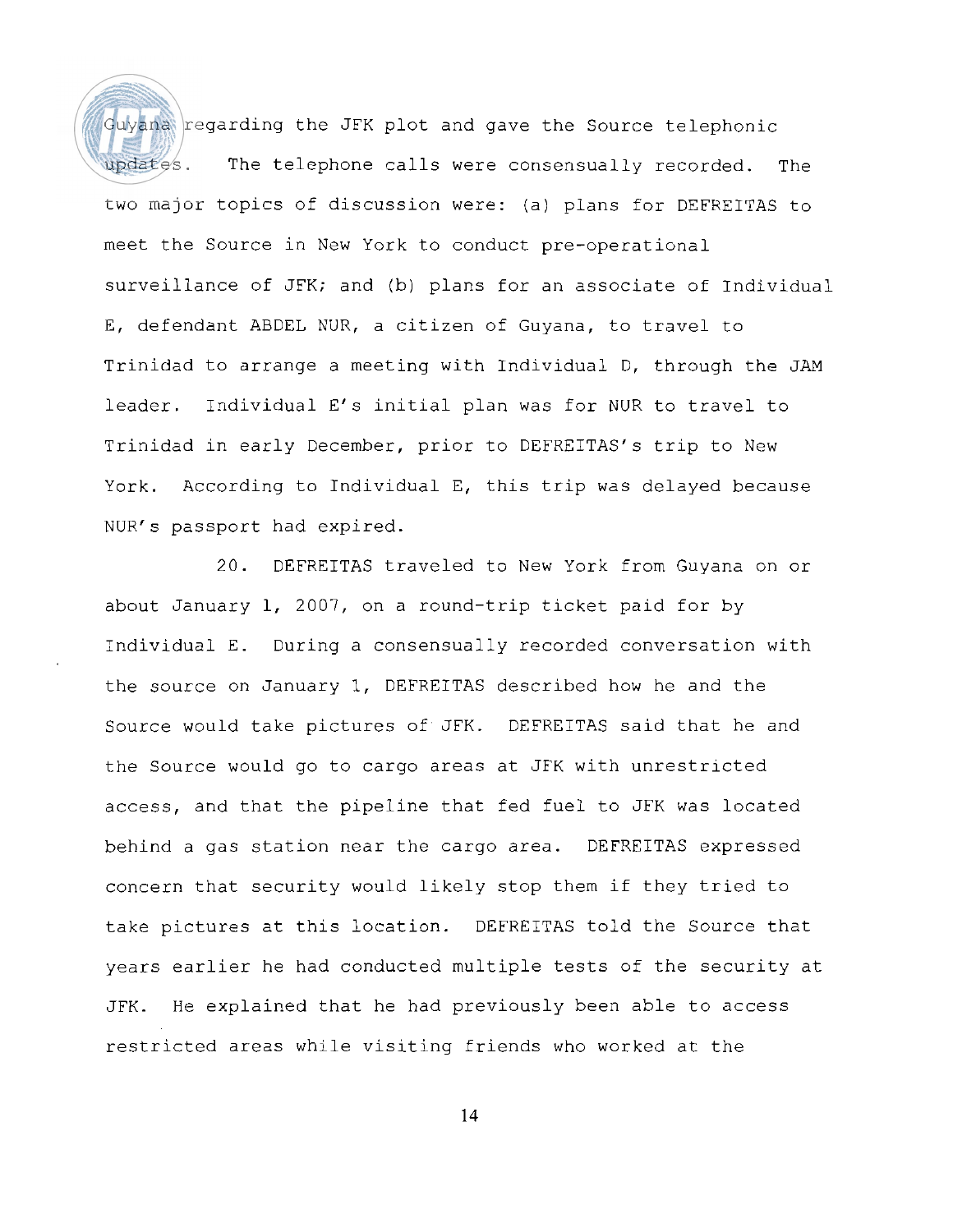

airport, but that now identification was needed.

21. On or about January 2, 2007, in a consensually recorded conversation, DEFREITAS told the Source about the incident that motivated his desire to strike JFK. In particular, DEFREITAS claimed that, while working at JFK airport, he saw military parts being shipped to Israel, including missiles, that he felt would be used to kill Muslims. According to DEFREITAS, as a result, he "wanted to do something to get those bastards." DEFREITAS stated that the plot was a big job for which the plotters had to get everything in order.

22. DEFREITAS and the Source conducted surveillance at JFK four times - on or about January 3, 4, 10 and 11, 2007. During each trip, DEFREITAS and the Source traveled in the Source's vehicle, and DEFREITAS directed the Source where to go. Law enforcement officers conducted their own surveillance of DEFREITAS and the Source during each trip. In addition, during each trip, audio and video equipment, consensually installed inside the Source's vehicle by the JTTF, recorded what took place.

23. During the January 3, 2007 trip to JFK, which DEFREITAS initiated, DEFREITAS first directed the Source to a gas station located near the entrance of the airport roadway, and pointed to fuel tanks by the station as a possible target for attack. DEFREITAS then directed the Source to another location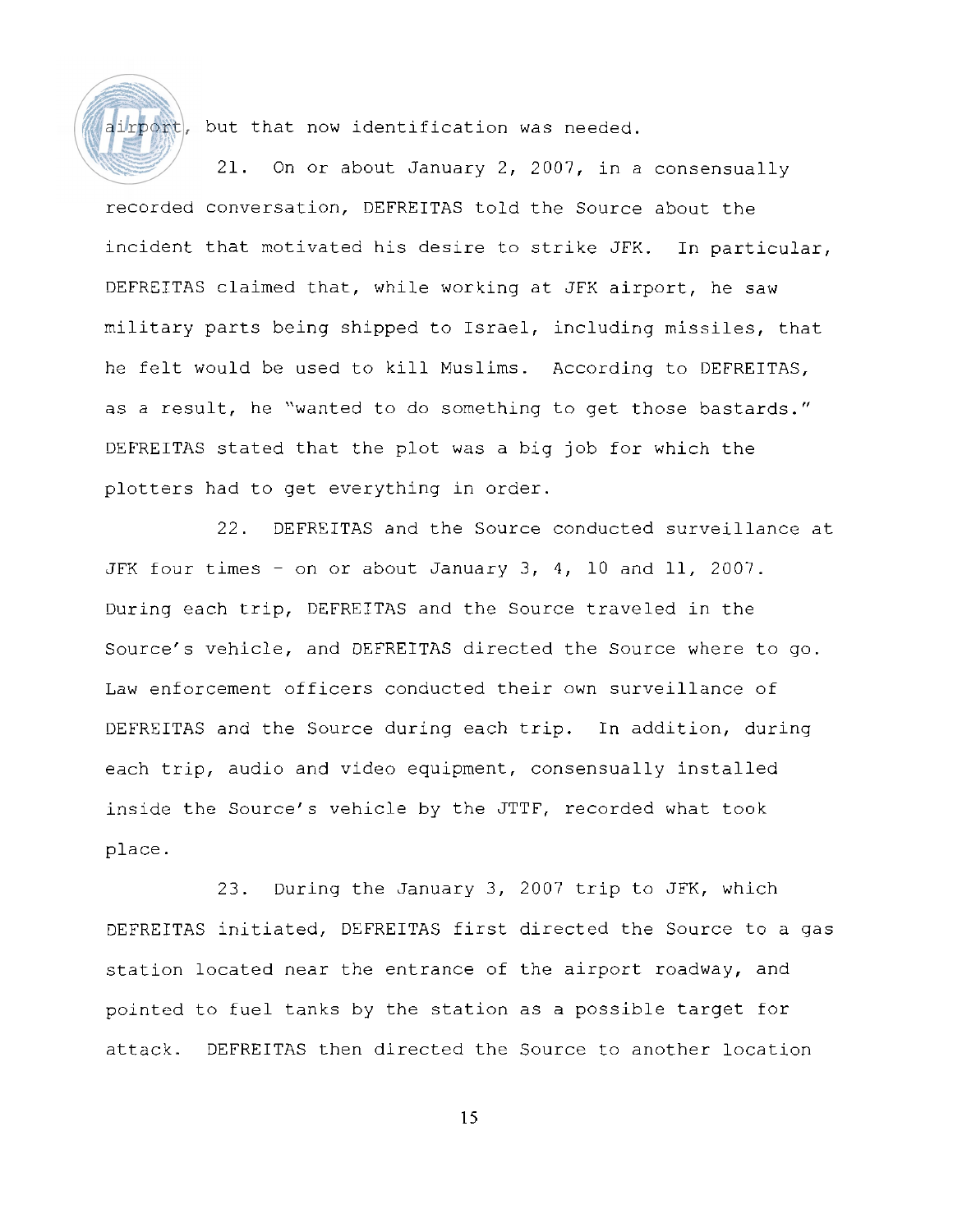near Terminal One, and pointed out additional fuel tanks as possible targets. According to a Port Authority official, the fuel tanks pointed out by DEFREITAS are facilities that provide fuel to airplanes at JFK that provide regular and continuing air transportation service to the public.

24. DEFREITAS then directed the Source to a roadway on the other side of the airport where they could see several parked airplanes. DEFREITAS commented that civilian security that patrolled the airport during the day was minimal, but that police coverage at night was not. DEFREITAS pointed out JFK's control tower and commented that the tower monitored the roadways at the airport in addition to tracking incoming and outgoing flights.

25. During the return drive from JFK on January 3, the Source engaged DEFREITAS in a consensually recorded conversation about Individual E's intentions. DEFREITAS said that Individual E "really wants to get this thing going. He's very sincere about it. . . . So he really want[s] to get it done but he want[s] to get it done the right way. That we don't want to regret starting something that we can't finish." He explained that Individual E was sending NUR to Trinidad because "he is the only one who knows the man well," an apparent reference to the JAM leader.

26. Later that evening, DEFREITAS and the Source called Individual E to report on their surveillance. The call was consensually recorded. Referring to his surveillance of JFK,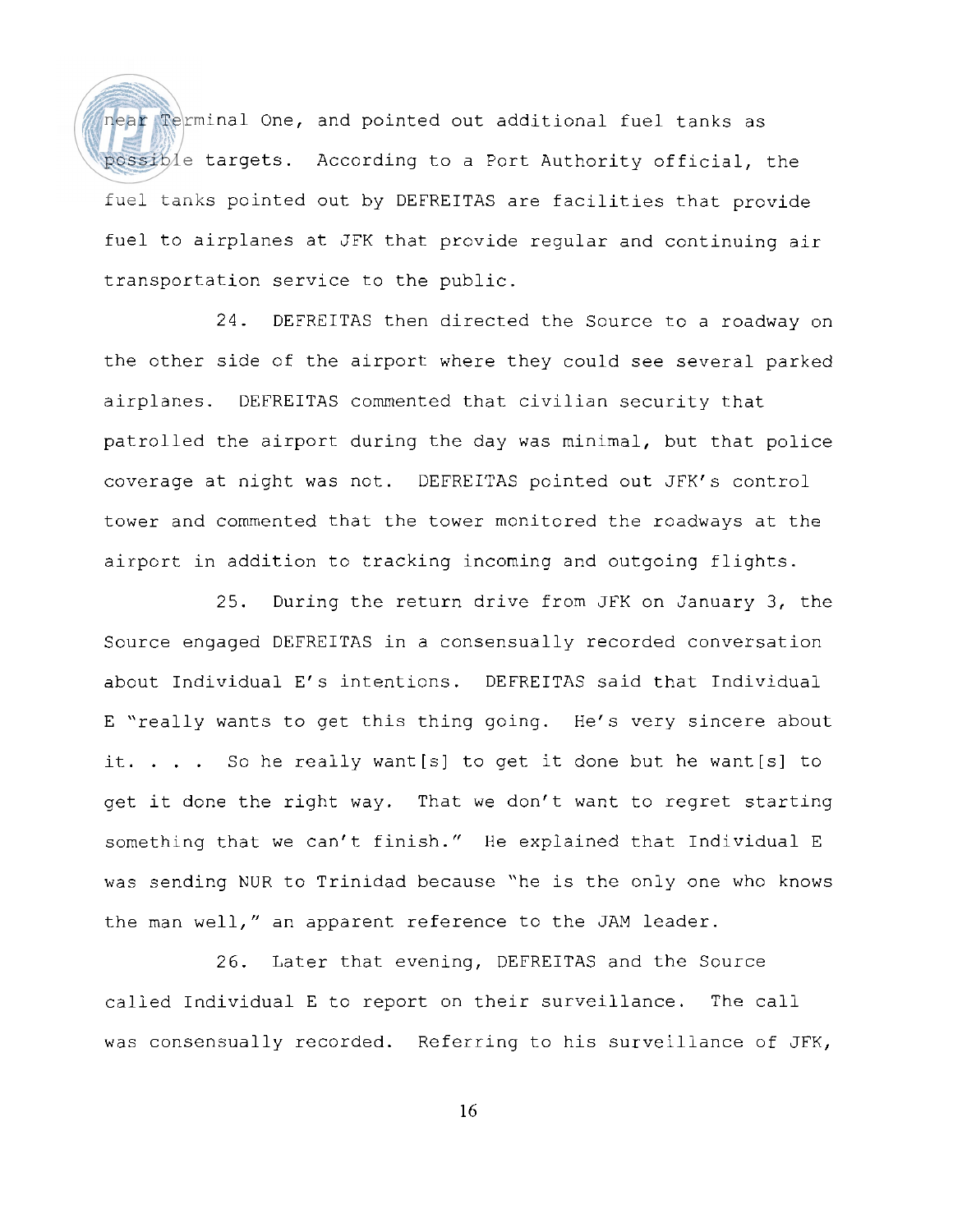DEFREITAS told Individual E "mission accomplished today," and Individual E replied, "All right, that's good, that's good, that's good." DEFREITAS told Individual E that he had seen Pat Robertson on televison predicting that a disaster would hit America and that a tsunami would hit several states. DEFREITAS stated: "So he's probably not too far off, huh?" Individual E laughed.

27. DEFREITAS and the Source returned to JFK the next day, January 4, 2007. As set forth above, law enforcement officers conducted surveillance of DEFREITAS, and the consensually installed audio and video equipment recorded what occurred inside the Source's vehicle. DEFREITAS told the Source: "I got to show you all the escape routes. . . how to get in, and how to get out." DEFREITAS directed the Source to the back side of the airport, and then to another roadway inside the airport. He led the Source to another target, fuel tanks at a location next to a small body of water, and discussed blowing them up. DEFREITAS said that security there was virtually non-existent. DEFREITAS then showed the Source an "escape route" to the Belt Parkway in Brooklyn, referring to a getaway route for the operation. According to a Port Authority official, the fuel tanks pointed out by DEFREITAS near the body of water are facilities that provide fuel to airplanes at JFK that provide regular and continuing air transportation service to the public.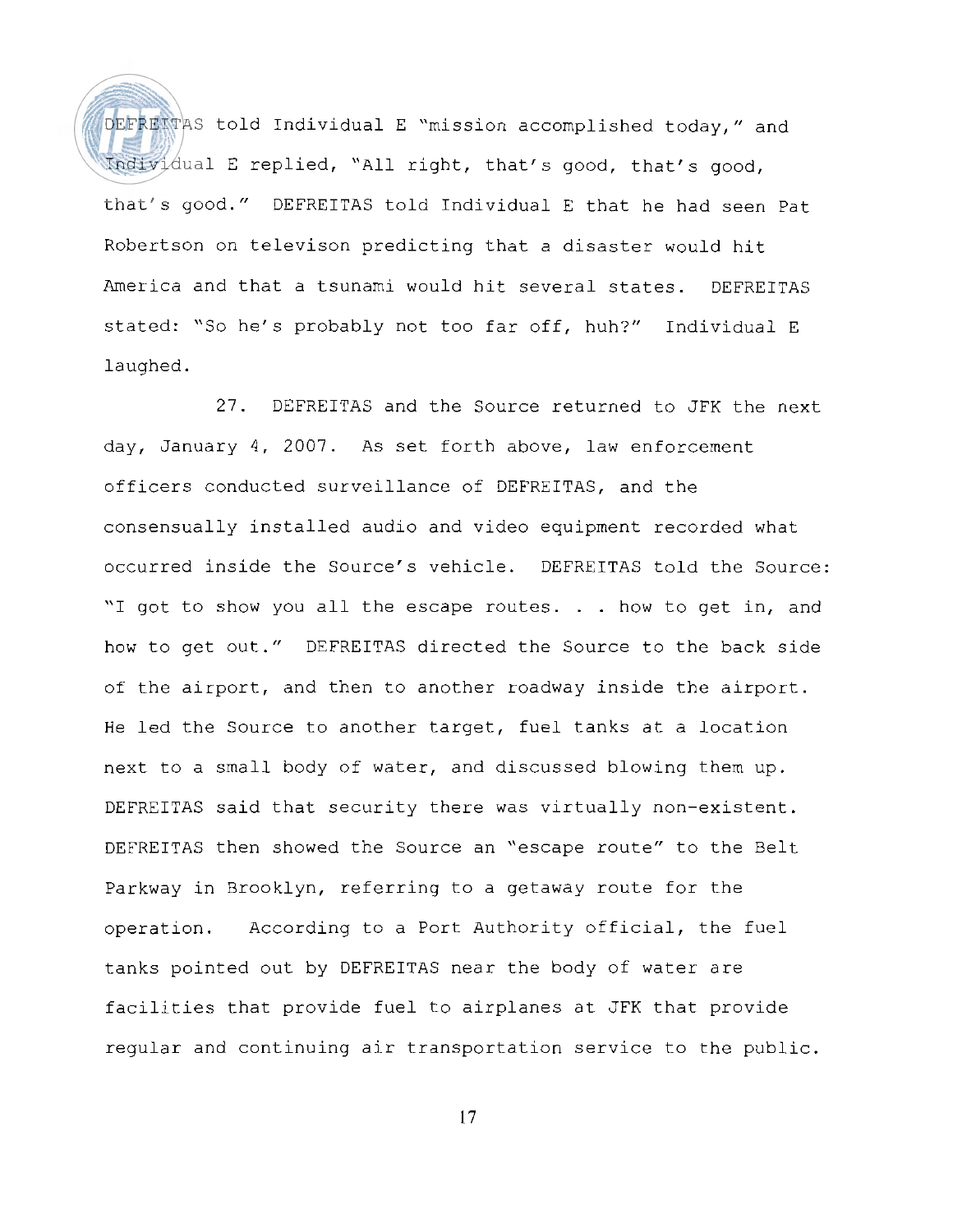28. During the return drive from JFK, DEFREITAS discussed the extent of the damage they could cause. In particular, DEFREITAS predicted that the plot would result in the destruction of "the whole of Kennedy," that only a few people would escape and that, due to underground piping, part of Queens would explode. DEFREITAS went on to predict that, as a result of the plot, DEFREITAS and the Source would "get our blessings and our rewards" and "a place in paradise." DEFREITAS further boasted about the effect on the United States of blowing up Kennedy Airport:

> Anytime you hit Kennedy, it is the most hurtful thing to the United States. To hit John F. Kennedy, wow. I] They love John F. Kennedy like he's the man [ 1. If you hit that, this whole country will be in mourning. It's like you can kill the man twice.

29. During the consensually recorded conversation, DEFREITAS also described how he had been waiting several years for the right opportunity to execute his plans. According to DEFREITAS, he had been considering this "from the time I worked in the airport, before terrorism started in this country..." DEFREITAS boasted that he had been taught to make bombs in Guyana. DEFREITAS further explained that when he worked at the airport :

> these things used to come into my brain well, I could blow this place up. When I was [ ] I could make a bomb. I could knock this place [ ] I ain't gettin' nothin' for it. So I would just wipe it out my head. And then I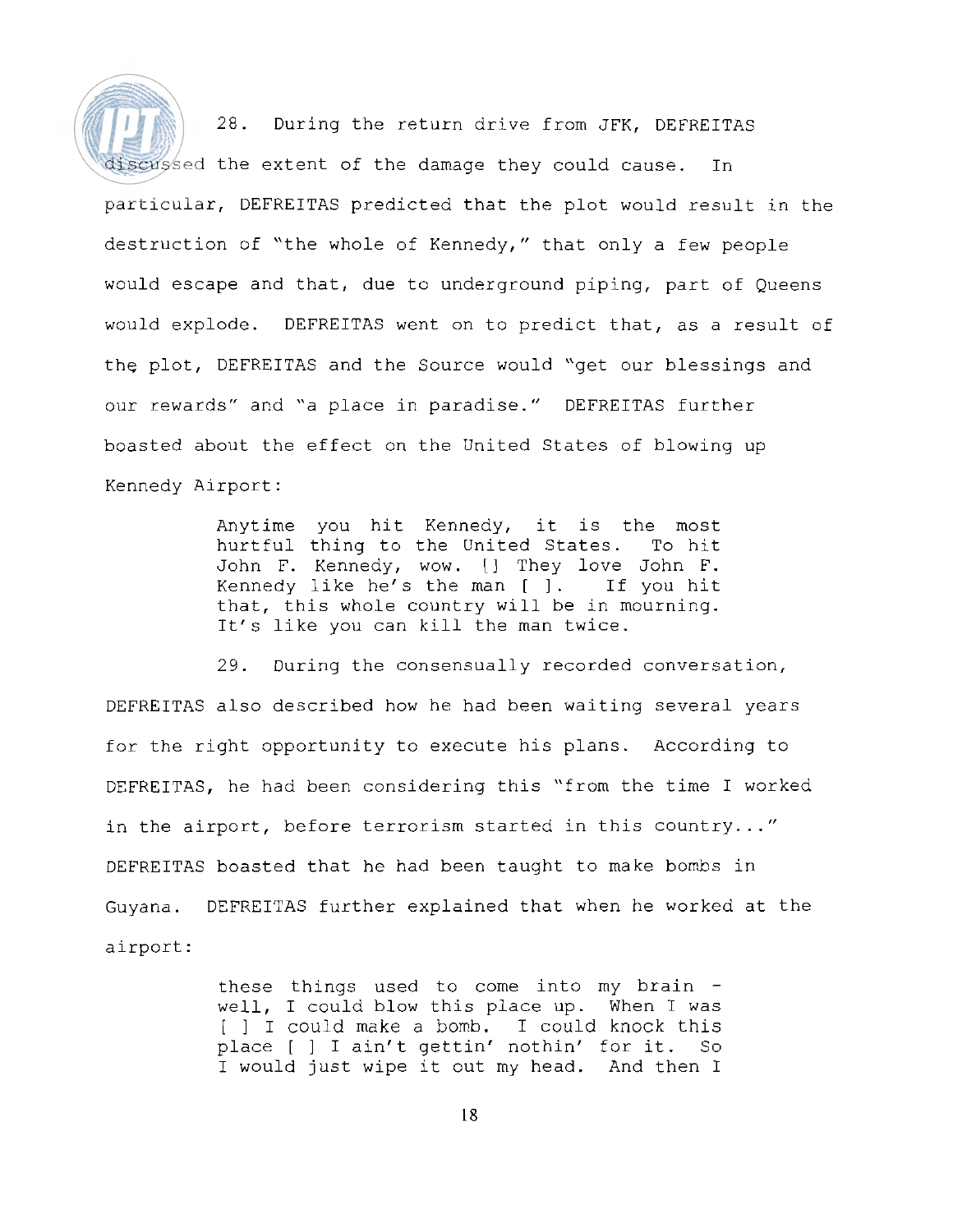

would go some place again, and I would see the same thing. And I would sit and see a plane taxiing up the runway. And I would say, if I could get a rocket, then I could do a hit. By myself, I am thinking these things. But I had no connections with no Arabs or nobody  $-1'm$  a Muslim working in the airport for so many years. I'm not [ ], but very knowledgeable. But nobody ever approached me.

Later that evening, DEFREITAS and the Source called Individual E on the telephone to report on the surveillance.

30. DEFREITAS and the Source returned to JFK again on or about January 10, 2007. Law enforcement officers conducted surveillance of DEFREITAS, and the consensually installed audio and video equipment recorded what occurred inside the Source's vehicle. DEFREITAS directed the Source to different areas where fuel tanks were located - possible targets for the operation. According to a Port Authority official, the fuel tanks pointed out by DEFREITAS are facilities that provide fuel to airplanes at JFK Airport that provide regular and continuing air transportation service to the public.

31. DEFREITAS videotaped the locations while the Source drove the vehicle. $4$  During the return drive from JFK, DEFREITAS explained to the Source that terrorists had wrongly focused their attention for attacks on the terminals at JFK, not the fuel tanks: "[Nlobody knows how to get into Kennedy or how to

<sup>&</sup>lt;sup>4</sup> DEFREITAS and the Source had purchased the video camera in Manhattan on January 7, 2007. The Source paid for it.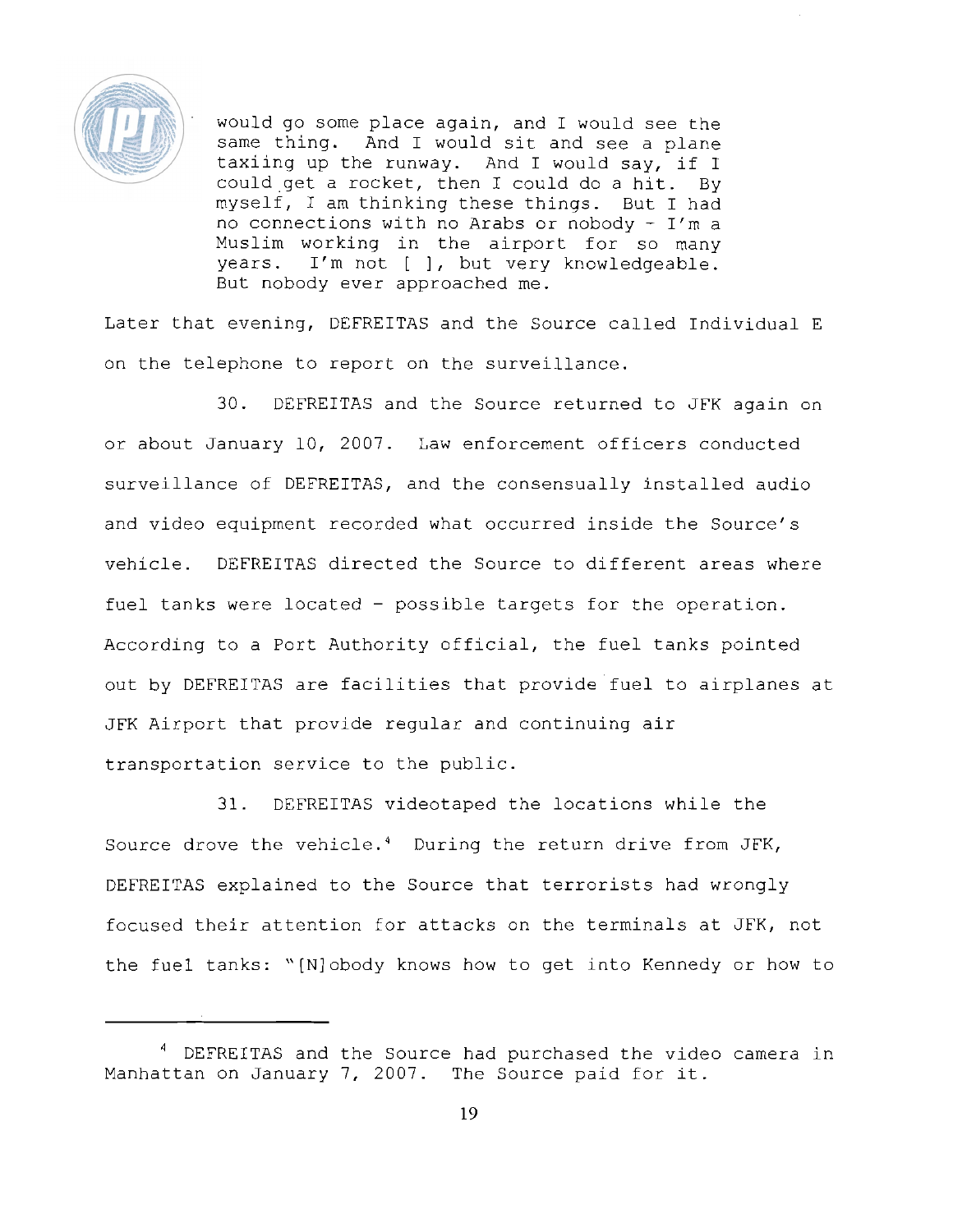hit Kennedy. They're only looking at the terminal. If you hit them tanks, it's the whole terminal down."

32. On or about January 11, 2007, DEFREITAS again instructed the Source to drive to JFK, explaining that he wanted to show him a different way to enter. Law enforcement officers conducted surveillance of DEFREITAS, and the consensually installed audio and video equipment recorded what occurred inside the Source's vehicle. Once inside the airport roadway, DEFREITAS directed the Source to a building where they conducted surveillance of parked airplanes. DEFREITAS videotaped the area, including the airplanes. After returning to DEFREITAS's apartment, DEFREITAS instructed the Source to make still photographs of the best parts of the video. The Source was unable to do so. Later, the Source provided the JTTF with copies of the videos of JFK that DEFREITAS captured on these two trips.

33. DEFREITAS and the Source returned to Guyana on or about January 14, 2007, carrying with them the JFK videos. They played the JFK videos for Individual E and Individual A. Individual E stated that he was pleased and that they could use dynamite to blow up the fuel tanks. Individual A opined that the tanks appeared to be made of titanium, and recommended utilizing a chemical that would penetrate the metal. They also discussed the Trinidad trip to meet with Individual D. Individual E said that he would send Individual A, DEFREITAS and the Source to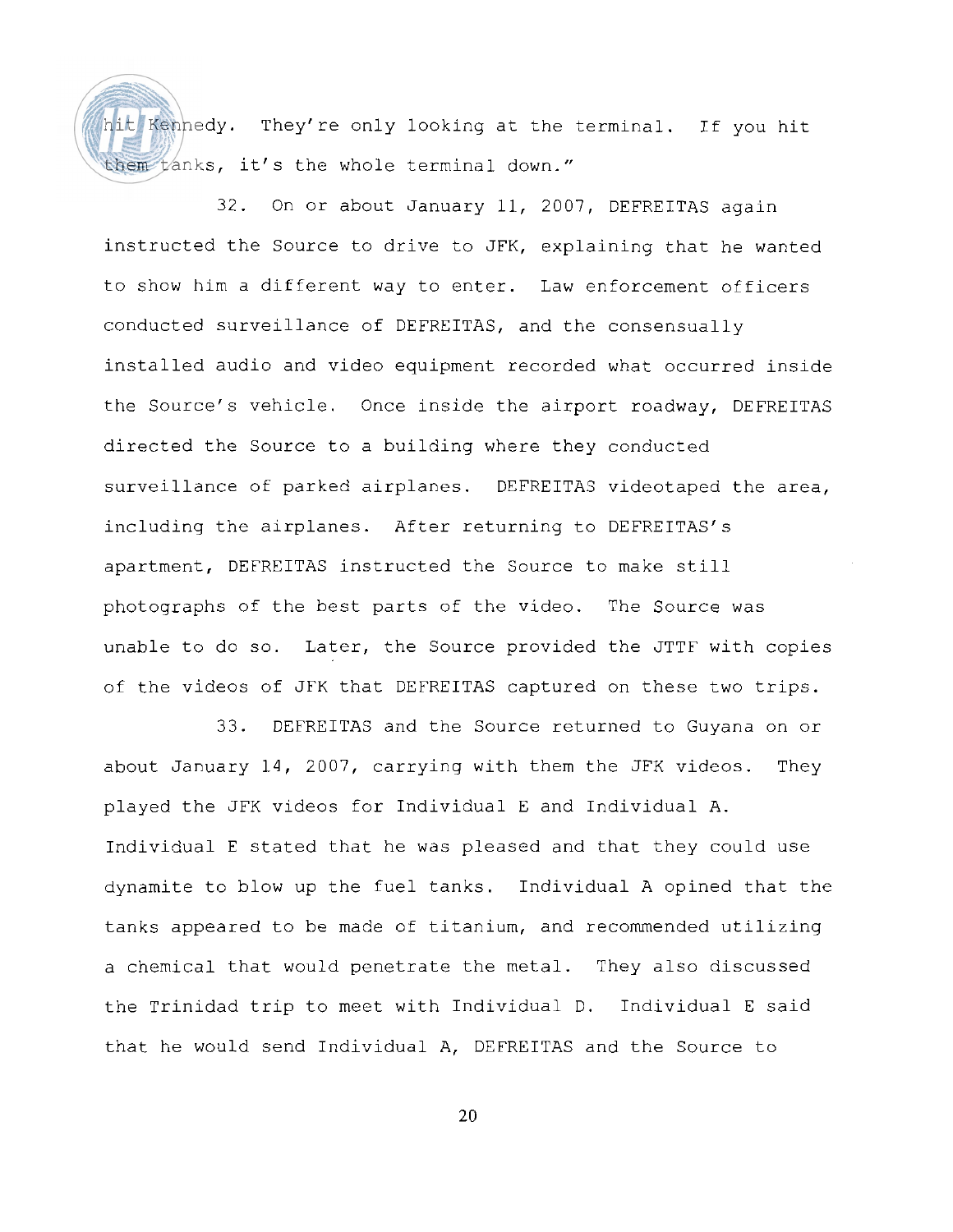Trinidad, and identified the mosque where they would meet with Individual D. In a later meeting, DEFREITAS and the Source showed the JFK video to NUR.

34. On or about January 22, 2007, the Source met with Individual E and discussed how Individual E could obtain explosives for the plot. Over the next several days, Individual E and Individual A became increasingly suspicious that Individual C was a spy for the Guyanese government. Individual A told the Source that he (Individual A) would not travel to Trinidad because of these suspicions. Then, on or about February 13, 2007, Individual E, DEFREITAS and the Source engaged in a heated argument, in part because the Source had removed the JFK video from Individual E's computer. Individual E initially said that he wanted to delay the plot for a few months so that he could focus on his business, and then stated that the wanted to cut off his involvement altogether.

35. DEFREITAS told the Source that he was determined to get to Trinidad and present the JFK plot to the JAM leader. DEFREITAS then contacted several associates in Guyana, including a person identified herein as Individual F, a citizen of Guyana. On or about February 18, 2007, DEFREITAS and the Source met with Individual F, and DEFREITAS told him about the JFK plot and their desire to discuss it with the JAM leader. They took Individual F to an internet cafe to show him the JFK video.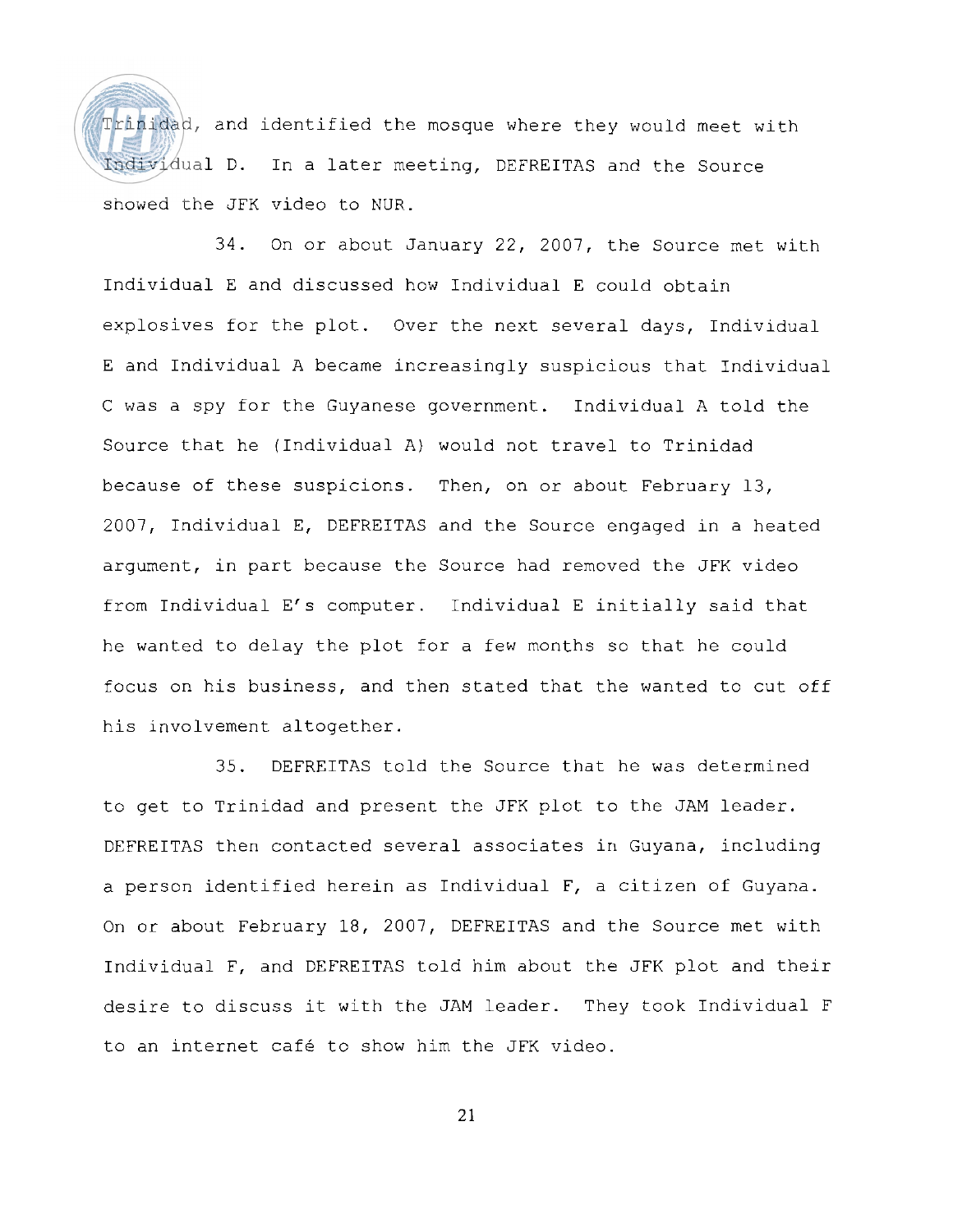36. Individual F identified two associates whom he thought might be interested in the plot. The first was the defendant ABDUL KADIR, a citizen of Guyana, who, as set forth above, was a member of the Guyanese Parliament, the former mayor of Linden, Guyana and an imam. According to Individual F, KADIR had connections with militants in the Middle East and South America.

37. On or about February 19, 2007, DEFREITAS, Individual F and the Source traveled to Linden, Guyana to meet with KADIR. Individual F told KADIR that DEFREITAS and the Source wanted to show him a video of a plan they were working on, in order to see whether KADIR was interested in helping it come to fruition. They loaded the JFK video onto KADIR's computer and played it for him. KADIR expressed interest, saying that he needed a few weeks to contact some associates who would probably help them. KADIR code-named the project "the chicken hatchery" or "chicken farm" for future communications. KADIR, Individual F, DEFREITAS and the Source left KADIR's residence, and KADIR introduced them to his son, who lived down the street.

38. DEFREITAS, KADIR and the Source met in Georgetown, Guyana two days later, February 22, 2007. They walked together to a mall in downtown Georgetown. After arriving at the mall, KADIR informed the Source that the reason they had walked there is so that the people in Georgetown would see DEFREITAS and the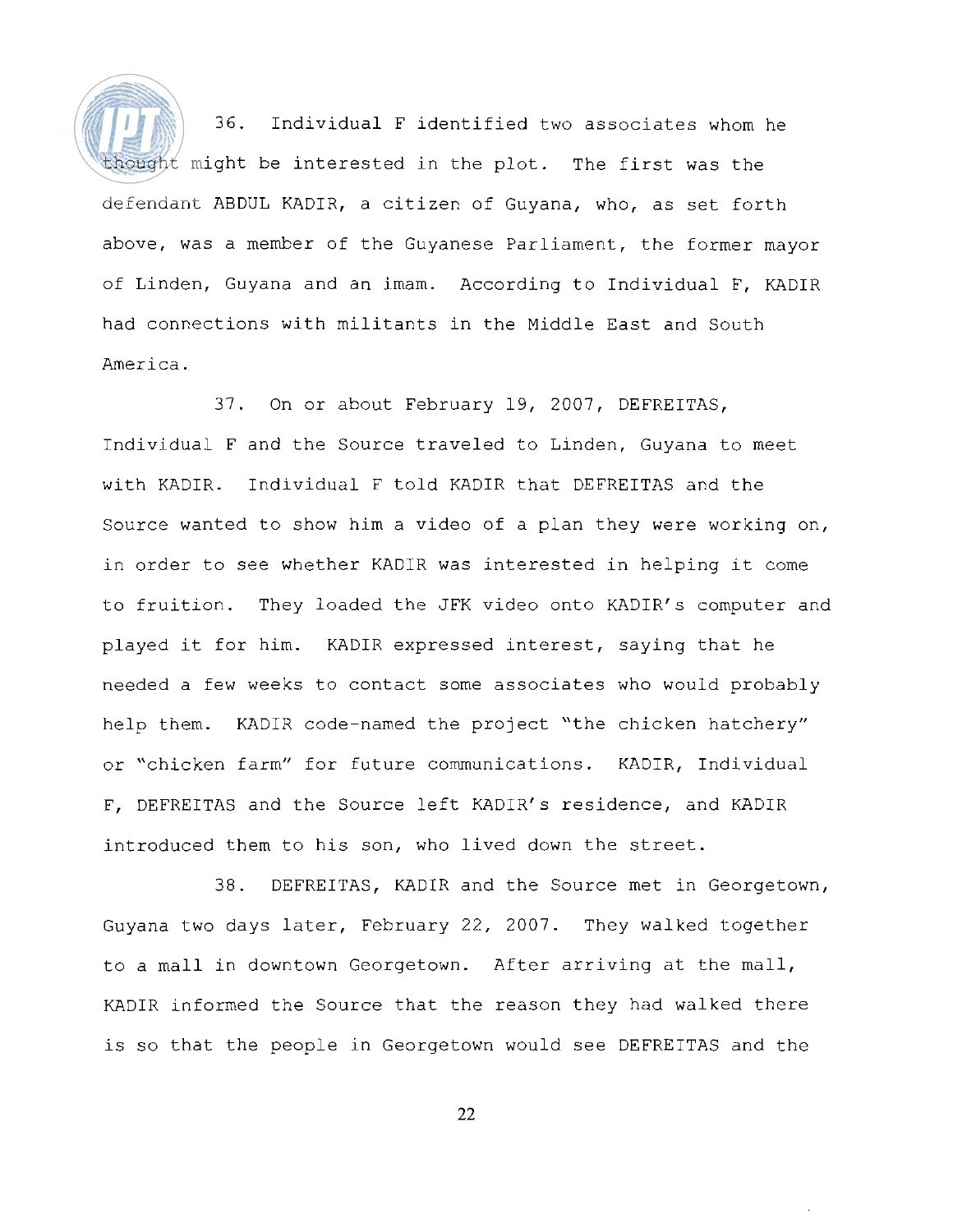Source with KADIR. KADIR explained that if anyone had ideas of causing DEFREITAS and the Source harm, they would now "think twice." With respect to the JFK plot, KADIR informed DEFREITAS and the Source that his associates had their own rules of engagement and wanted to minimize the killing of innocents, such as women and children. KADIR proposed conducting the operation in the early morning hours, to minimize the killing of innocent people. He said that the damage should be economic in nature. KADIR also said that the JFK video was not sufficiently detailed for operational purposes, and told them to use Google Earth software to get more detailed pictures of JFK after they returned to New York. KADIR offered to help finance their return trip and to send someone to meet them in New York. KADIR also told DEFREITAS to download the JFK video onto a thumb drive or DVD and hide it.

39. DEFREITAS then told KADIR about their desire to travel to Trinidad to present the plan to the JAM leader. DEFREITAS said that the defendant ABDEL NUR would travel with them and make the introduction. KADIR said that he (KADIR) had introduced NUR to the JAM leader and that NUR was the right person to make the introduction.

40. DEFREITAS and the Source returned to New York on or about February 28, 2007. The flight landed at JFK. United States Customs and Border Patrol ("CBP") officers conducted a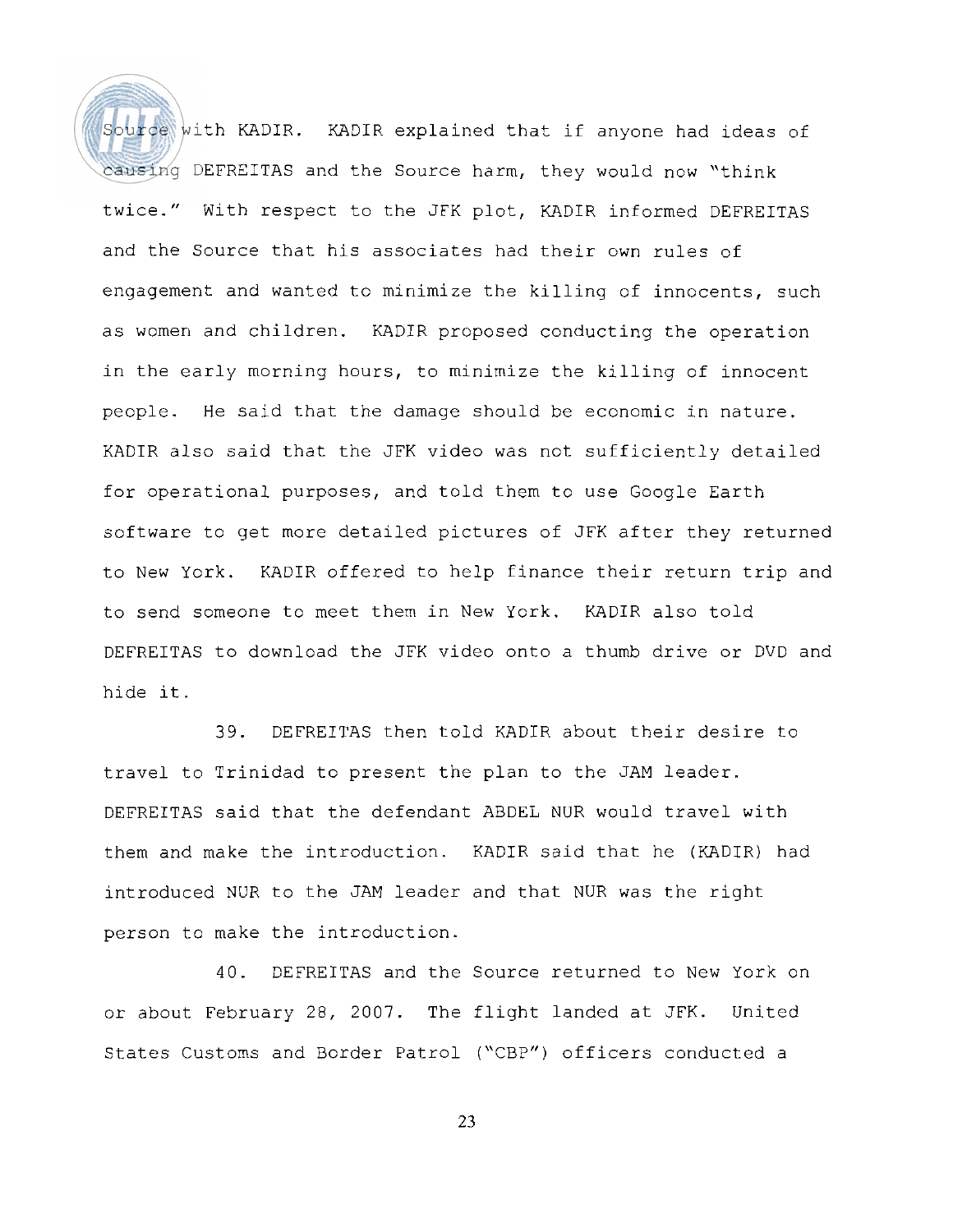border search of DEFREITAS and his belongings. The officers found and copied, among other items, DEFREITAS's phone book containing the names and tclephone number of KADIR, Individual F, Individual E ard Individual A.

41. In a consensually recorded conversation later that day, DEFREITAS told the Source that customs officers at JFK had questioned and harassed him (DEFREITAS), searched his belongings and made copies of several documents, including papers with KADIR's contact information. DEFREITAS told the Source that he was extremely suspicious that the United States government knew about their plans. The Source told DEFREITAS that he (Source) had been questioned by Guyanese officers at the airport in Guyana.

42. On or about March 1, 2007, in a consensually recorded conversation, DEFREITAS told the Source that he had called KADIR to inform him about the incident at the airport, including the fact that the officers copied documents with KADIR's contact information. According to DEFREITAS, KADIR said he would get back in touch with them after conferring with his associates. On March 5, in a corsensually recorded conversation, DEFREITAS again told the Source that he had contacted KADIR to tell him what had happened at the airport. Later that evening, DEFREITAS and the Source placed a consensually recorded telephone call to KADIR. The Source told KADIR that he had used the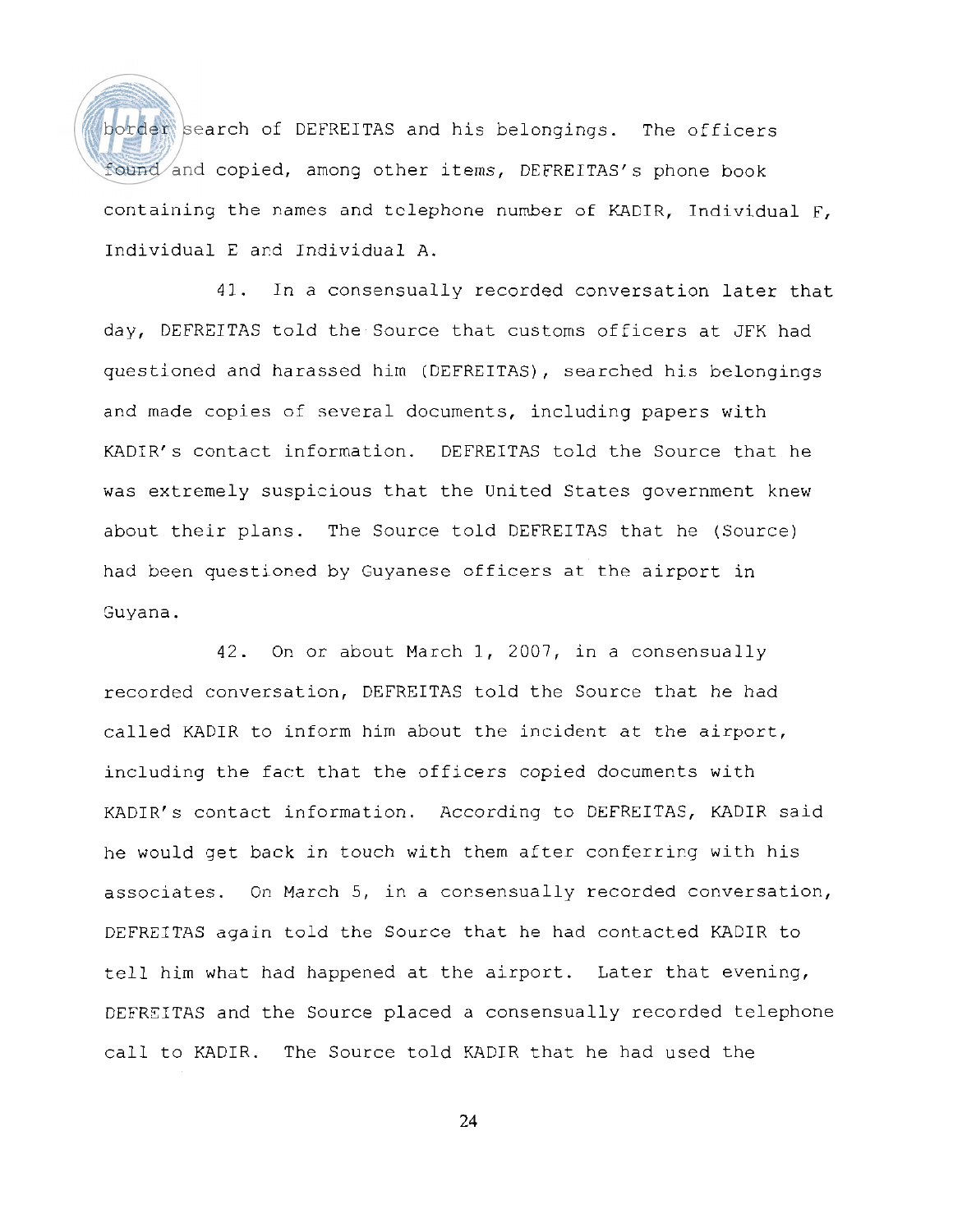

software Google Earth and had found the "chicken farm," the code name for the JFK plot.

43. On or about March 7, 2007, in a consensually recorded telephone call, KADIR advised the Source that "the folks don't want to deal with that hatchery" because "right now it is too sensitive," an apparent reference to the CBP's search and questioning of DEFREITAS.

44. In early April 2007, in consensually recorded conversations, DEFREITAS and the Source discussed obtaining airline tickets to travel to Trinidad to meet with the JAM leader about the JFK plot. The Source arranged to get three tickets from a purported business associate. While the Source suggested that ABDEL NUR accompany them to Trinidad to make the introduction to the JAM leader, DEFREITAS told the Source that they should instead give the third ticket to KADIR, and have KADIR make the introduction to the JAM leader. On or about April 11, 2007, DEFREITAS and the Source placed a consensually recorded telephone call to KADIR. DEFREITAS informed KADIR that they had an extra ticket for their trip to Trinidad and asked whether he would travel with them. KADIR agreed.

45. On or about April i4, 2007, DEFREITAS and the Source placed another consensually recorded telephone call to KADIR. Using the coded language devised by KADIR, the Source reminded KADIR that he had previously told them that ABDEL NUR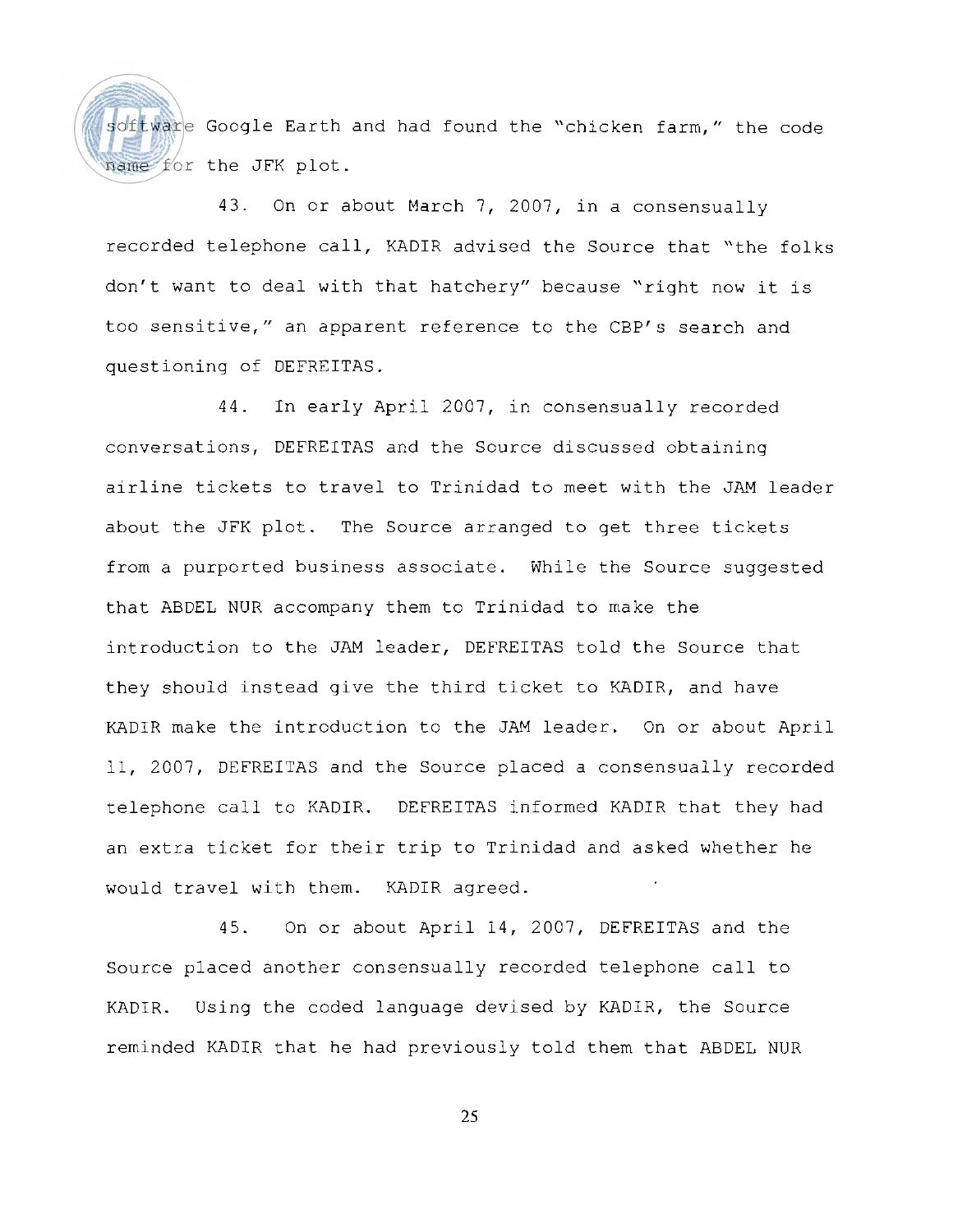would be able to contact "the gentleman" in Trinidad about "the chicken farm," a coded reference to the JAM leader and the JFK plot. The Source stated that they had doubts about NUR's character and reputation, and asked KADIR whether he (KADIR) would make the introduction to the "gentleman." KADIR responded, "Yeah, sure, inshala [God willing]. We can do that when you come down and we go there." The trip to Trinidad was scheduled for May 20 to May 24, 2007.

46. On or about May 7, 2007, DEFREITAS and the Source discussed the trip to Guyana and Trinidad and the JFK plot, including the Google Earth images of JFK. The discussion was consensually recorded. DEFREITAS also talked about asking KADIR to meet them at the airport in Guyana so that they would not encounter problems with airport security. DEFREITAS and the Source then placed a consensually recorded telephone call to KADIR. The Source told KADIR: "On the (UI) chicken farm, I downloaded the Google Earth and we've got the print of the chicken farm from the air. But the sheikh [DEFREITAS] would like to know if it is needed - if anything else - or if you are satisfied with that." KADIR responded, "No, I think that should be good." DEFREITAS reminded KADIR that they had been harassed at the airport by Guyanese officials who had questioned why they were traveling back and forth to Guyana so often. DEFREITAS asked KADIR whether he could help them get past security at the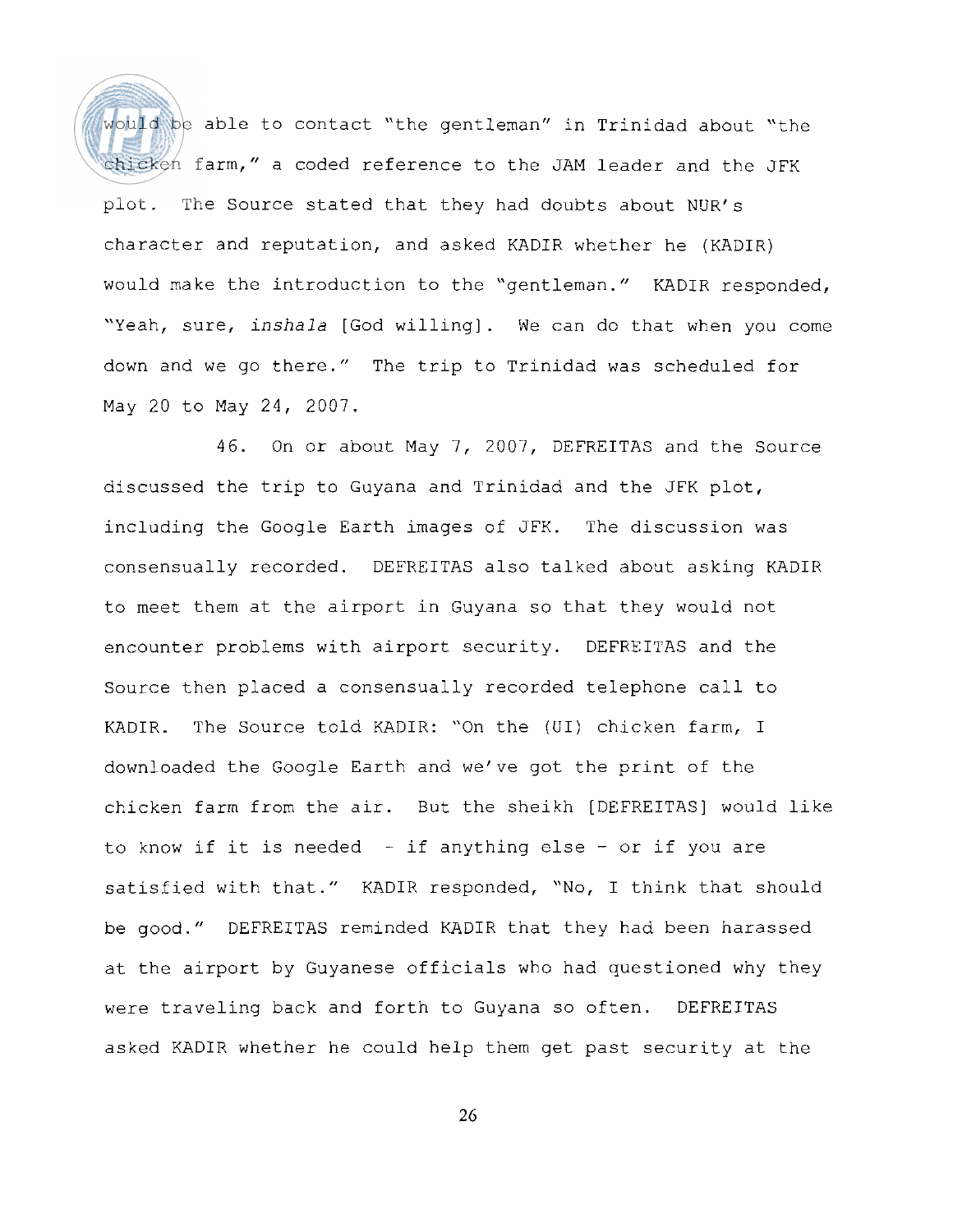

airport. KADIR replied that he would personally meet them at the irport, adding, "We will take care of that."

47. DEFREITAS and the Source traveled to Guyana on or about May 10, 2007. KADIR met them at the airport. DEFREITAS stayed in Georgetown, and the Source traveled with KADIR to Linden. The Source stayed with KADIR's son, who lives down the street from KADIR. On or about May 11, 2007, the Source met an associate of KADIR ("Individual G").

48. DEFREITAS arrived later on May 11, 2007. KADIR told DEFREITAS and the Source that he was going to take them to meet with the JAM leader in Trinidad, and confirmed their travel dates. KADIR said that he was sending Individual G to Trinidad on May 13 to arrange the meeting with the JAM leader. He said that Individual G did not know the purpose of the meeting. Later in the day, DEFREITAS and the Source showed KADIR the JFK video and Google Earth maps of JFK. DEFREITAS identified, among other things, the fuel tank locations and air traffic control tower. DEFREITAS explained that because JFK security monitored the fuel tank locations from the tower, disabling the control tower was a key to the operation. KADIR asked many questions about the maps, including the distance between the street and the fuel tanks. DEFREITAS asked KADIR, who is an engineer by education and training, about the composition of the tanks. KADIR explained, in sum and substance, that they were probably double tanks, i.e.,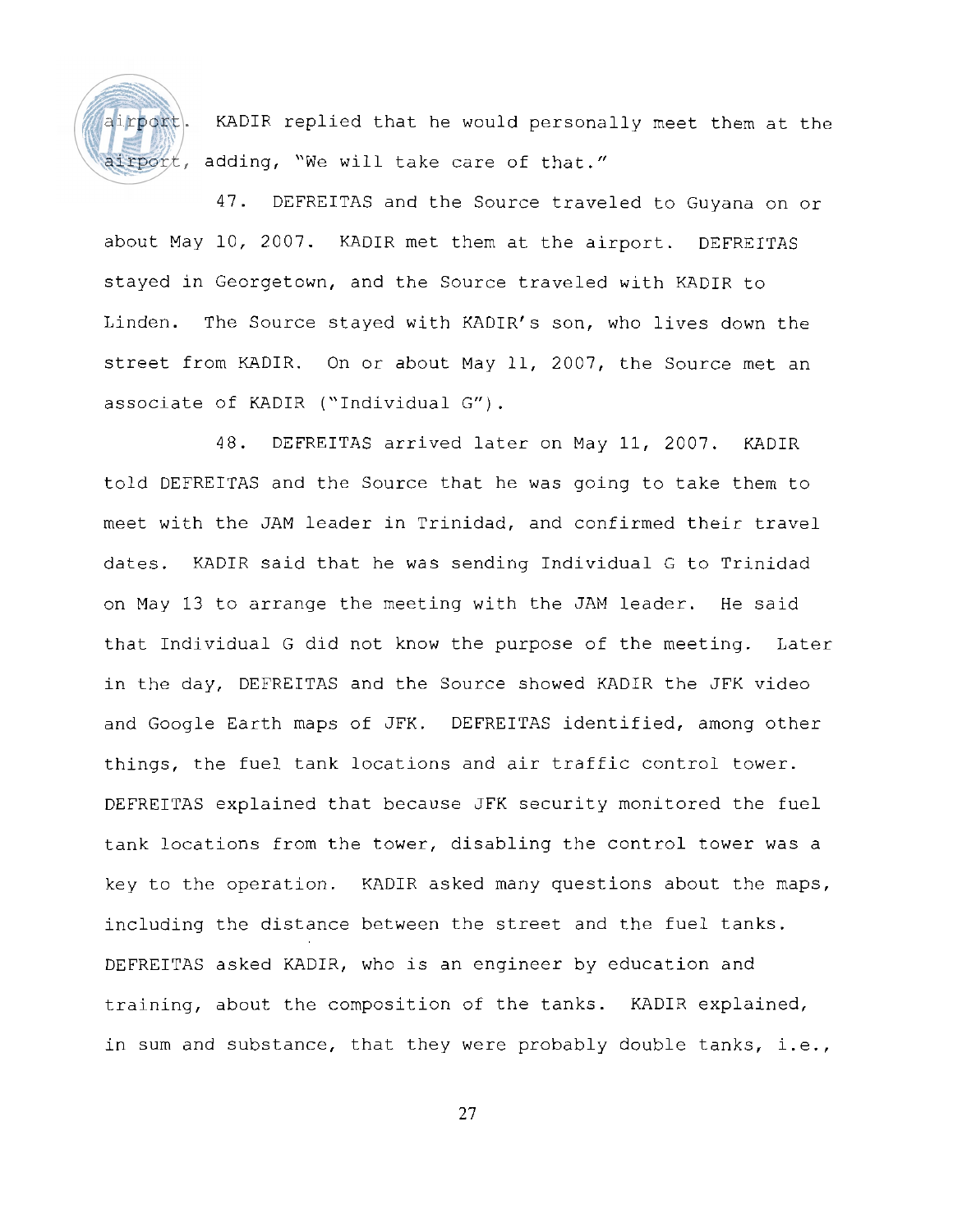a tank within the tank. KADIR said that two explosions would be necessary to ignite the fuel inside the inner tank, and explained that fuel needs oxygen to explode.

49. On or about May 14, 2007, DEFREITAS and the Source met with NUR in Georgetown. DEFREITAS informed NUR that KADIR would be traveling with them to Trinidad to make the introduction to the JAM leader. DEFREITAS said that they would still purchase a ticket for NUR to travel to Trinidad, but that he would take a different flight scheduled to depart a few hours after their flight. NUR agreed.

50. On or about May 19, 2007, KADIR met with the Source. The meeting was consensually recorded. KADIR explained that he would be unable to travel to Trinidad because of a "project" that required his presence in Guyana on May 21 and 22. KADIR explained, however, that he had "called the brothers in Trinidad" and arranged for them to meet DEFREITAS and the Source at the airport, give them a place to stay and ensure their security. KADIR said that he would talk to the "brothers" about the meeting with the JAM leader. Later in the conversation, KADIR took a telephone call outside of the Source's presence, returned and informed the Source that, "The folks called from Trinidad. They said they've arranged meetings for when you go there. "

51. KADIR also advised the Source how they should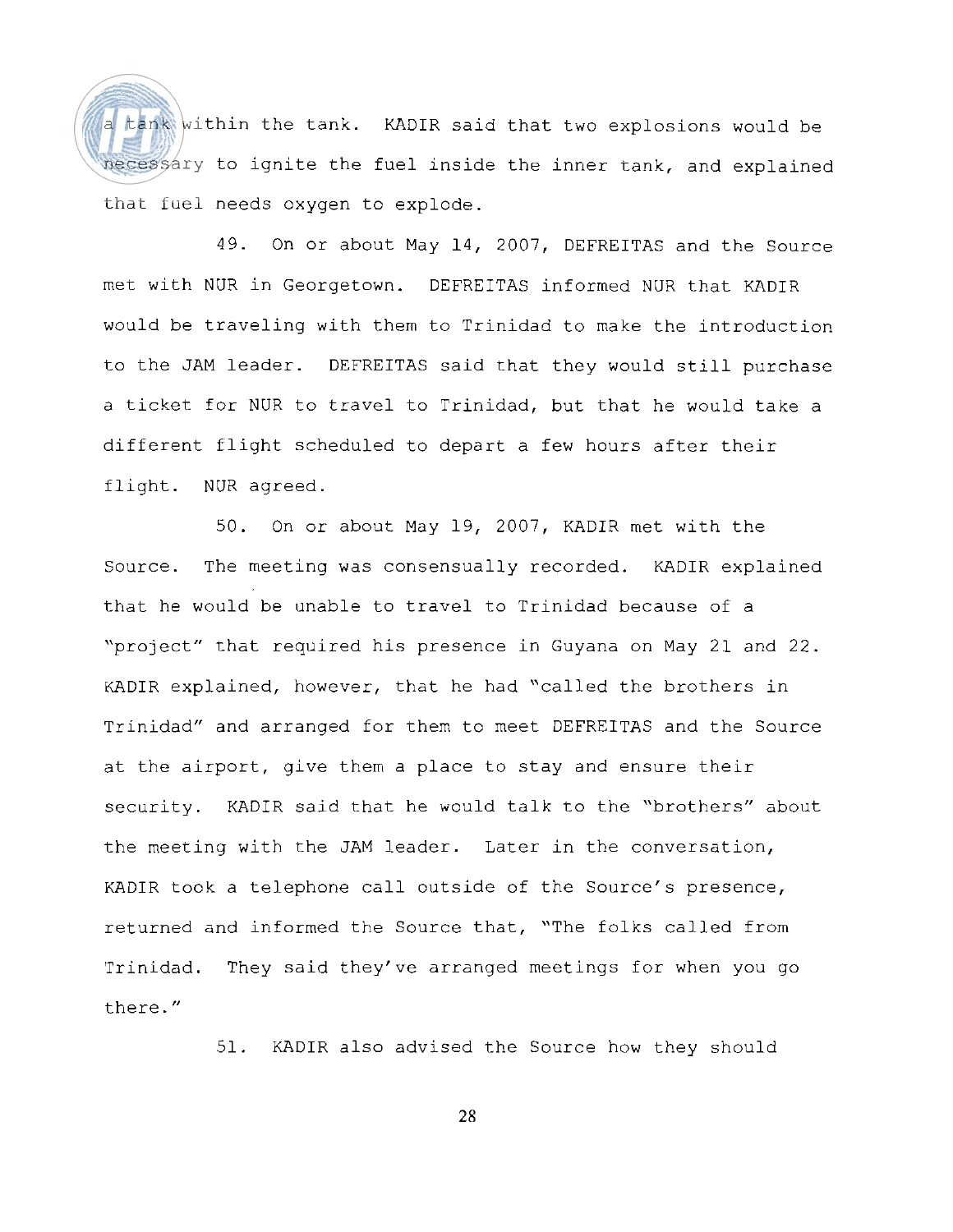

handle themselves in Trinidad, including during the meeting with

the JAM leader. The following conversation took place:

KADIR: Right now in Trinidad, with [the JAM<br>leader]. Is hot, with respect to national Is hot, with respect to national security, and the international security. Because I think there was some problem. Some problem with the government and what not. [ ] has been acting up as late. And they have him under serious surveillance. Very, very strong surveillance. Even to the point of the international, because they see he has links with Mohamar Qadafi. And so the international people and the local police. Everybody is<br>zooming in on him. So I don't know if he'll So I don't know if he'll be available, because of that. But the brothers are going to try to see what can happen - if they can hook you up to meet him.

 $* * *$ 

The other thing too, when you're traveling, do not walk with anything that can implicate you. Remember the copies that you had? It will be advisable not to walk with that, just in case they decide to search you in Trinidad. Because if they search you and they find that, you have to explain to them what you're doing with that. And that can always be picked up from the internet. . . Just in case they want to search, you don't want no implications. None, none, none whatsoever. So it's better to discard that. And anytime you want that, you know the web page, you go to the web page and get it directly. If you get to meet [the JAM leader], be very careful with what you tell him. The reason why is that it's the first time you're gonna meet him. And he's not going to open up to you - anything.

Source: So what are you suggesting? I'll allow Mohammed [DEFRZITAS] to speak.

KADIR: Yes, let Mohammed speak.

Source: He's the oldest. And I don't know if ABDEL NUR will be able to  $-$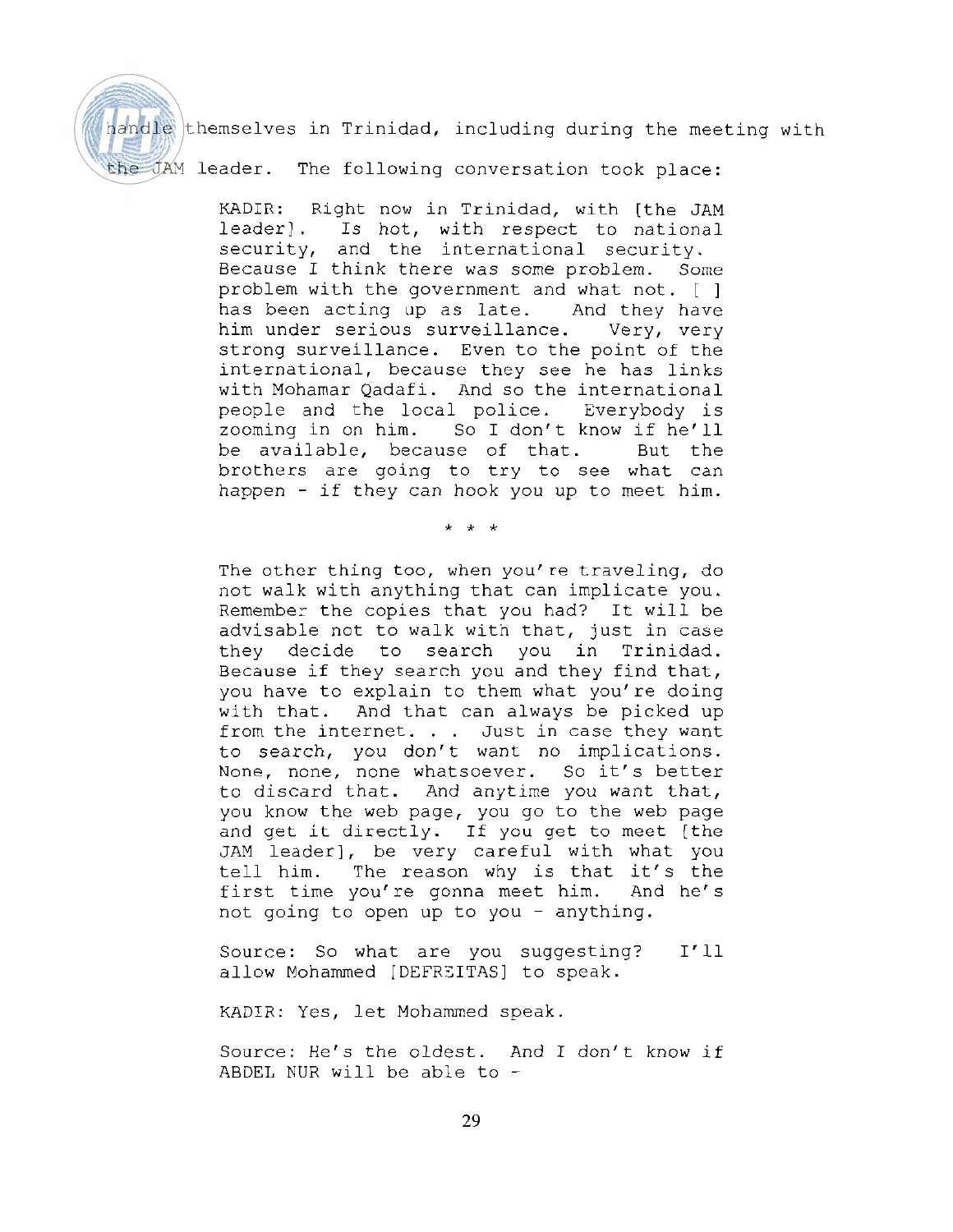

KADIR: Or, ABDEL NUR is better, because he knows him. He knows him. [ ] They speak the same language. But for a person who [] is considered a stranger - he's meeting for the first time - to approach him with something like that, would be. . . But any introduction of that should be through ABDEL NUR. Because ABDEL NUR knows him, and he can open up something like that to him.

52. On or about May 20, 2007, DEFREITAS and the Source traveled to Trinidad. NUR traveled there as well on a different flight. As KADIR had arranged, an associate of KADIR picked up  $\mathcal{I}_{\mathbb{C}}$  (20) DEFREITAS and the Source at the airport and took them the independent  $6/$ residence of the defendant KAREEM IBRAHIM, also known as "Amir Kareem" ("KAREEM"), another associate of KADIR. KAREEM is a citizen of Trinidad.

53. On or about May 22, 2007, KAREEM, DEFREITAS and the Source traveled to one of the compounds of the JAM leader where they located NUR. During a consensually recorded conversation, NUR explained that he had been at the location from the time he arrived in Trinidad on May 20. NUR told the Source and DEFREITAS that he had met with the JAM leader about the plot. According to NUR, the JAM leader suggested that NUR, DEFREITAS and the Source come back a few days later to discuss the plan in detail. The JAM leader also advised that he wanted to do some "checks" on DEFREITAS and the Source before any meeting.

54. DEFREITAS, NUR, KAREEM and the Source left the compound and, later that evening, returned to KAREEM's residence.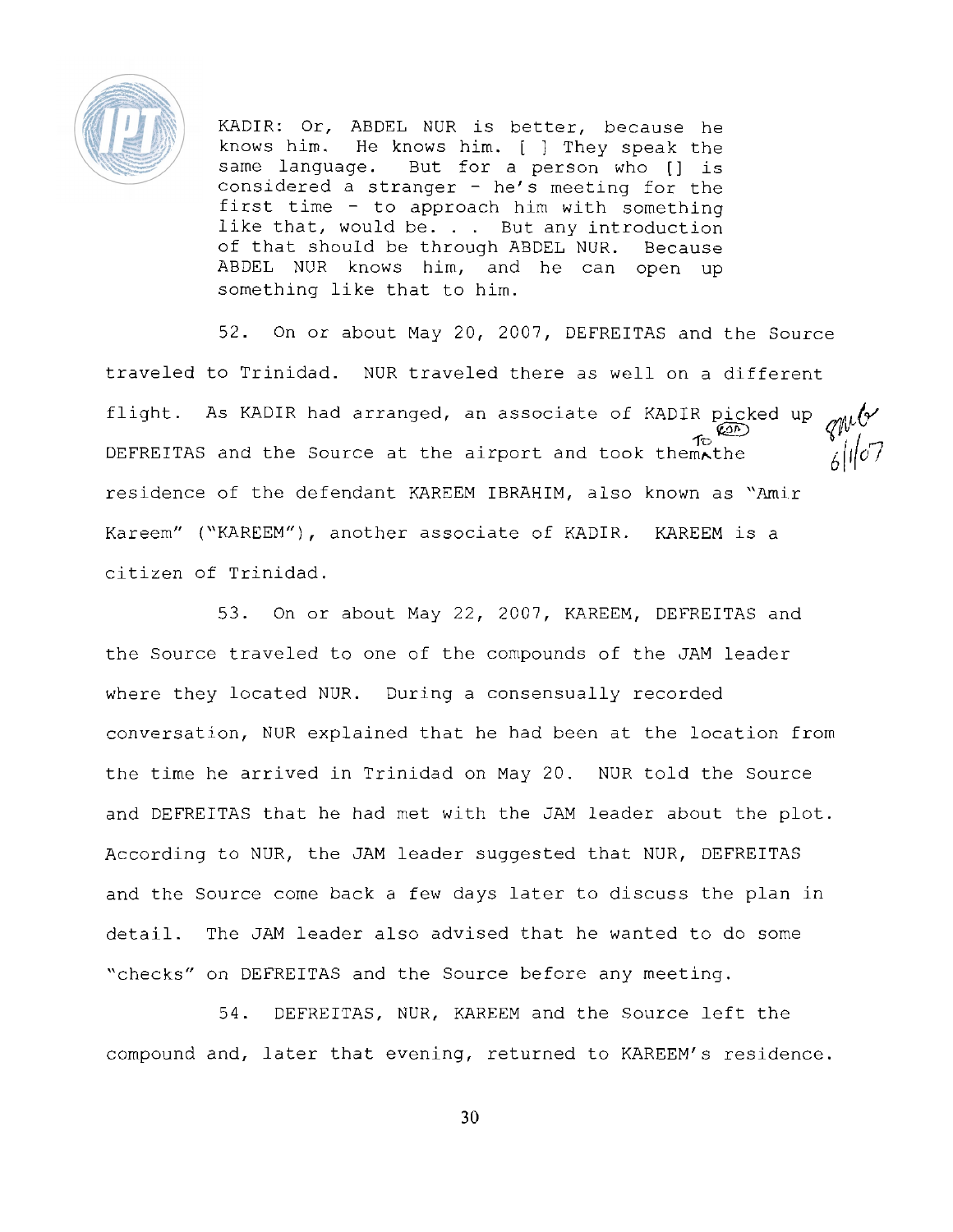NUR, DEFREITAS, KAREEM and the Source then called KADIR in Guyana. During the telephone call, NUR informed KADIR that he had met with the JAM leader and presented the plan to him, and made arrangements for NUR, DEFREITAS and the Source to meet with the JAM leader later in the week. KADIR said he was pleased.

55. Late in the evening on May 23, 2007, during a consensually recorded conversation, DEFREITAS advised KAREEM about the JFK plot in detail. NUR and the Source were also present. DEFREITAS and the Source then played the JFK video and showed KAREEM the Google Earth images. As he had with KADIR, DEFREITAS informed KAREEM, in the presence of NUR and the Source, about their specific plan to explode fuel tanks at JFK and destroy the air traffic control tower. DEFREITAS further compared the attack to September 11<sup>th</sup>, explaining "even the Twin Towers can't touch it." DEFREITAS added that "this can destroy the economy of America for some time if it falls into the right hands. "

56. During that conversation, which was consensually recorded, DEFREITAS explained that they intended to present the plan to the JAM leader, but had concerns about their safety. KAREEM advised against presenting the plan to the JAM leader, and instead said that he (KAREEM) would present the plan to contacts overseas who may be interested in purchasing or funding it. KAREEM instructed DEFREITAS, NUR and the Source to leave the JFK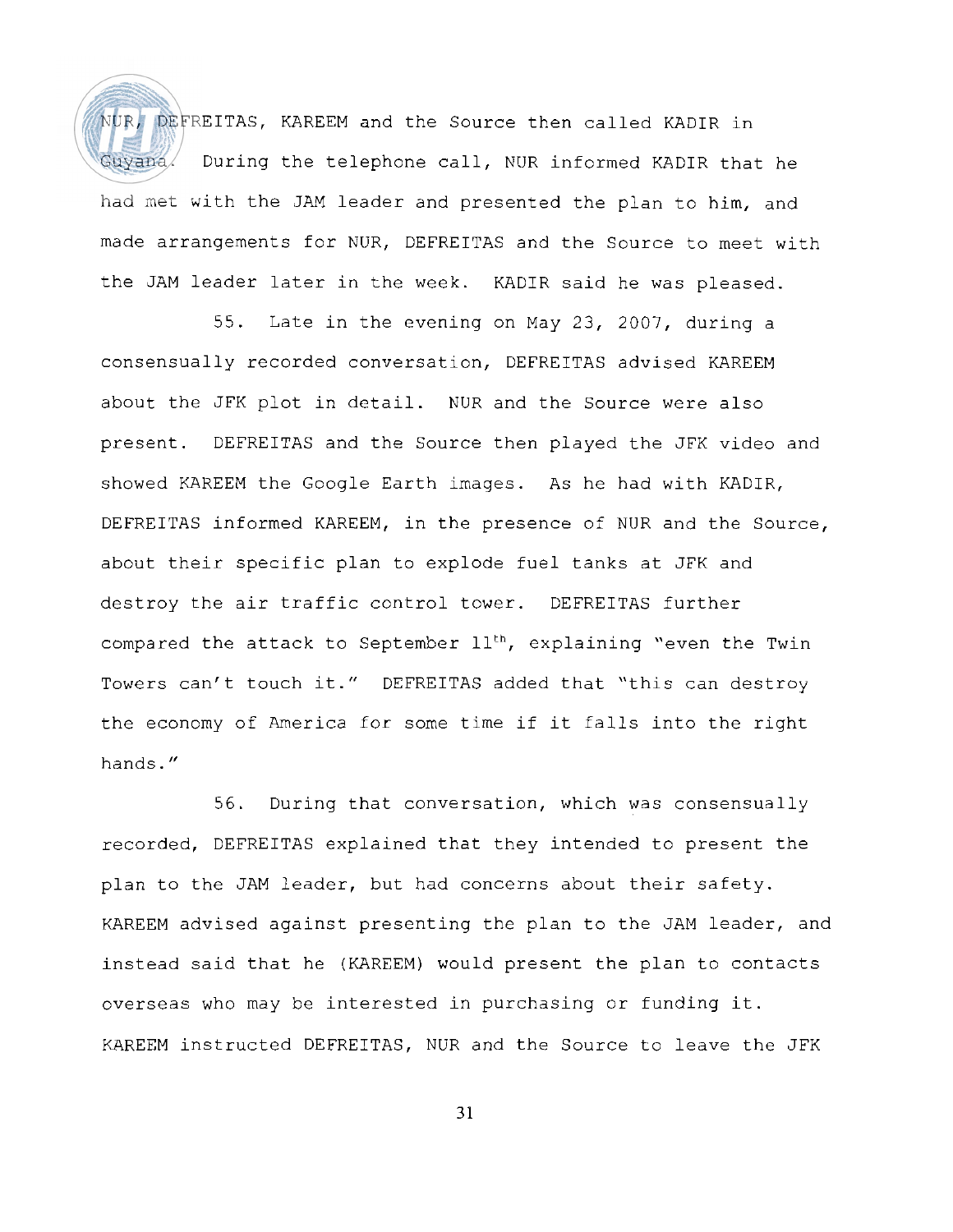video and Google images with him so that, if his contacts overseas were interested, he would have the items available to show them. KAREEM stated that would keep them in a safe place in Tobago. DEFREITAS agreed.

57. On or about May 24, 2007, DEFREITAS, KAREEM and the Source called KADIR. DEFREITAS advised KADIR that KAREEM was aware of the JFK plot and was going to present it to his contacts. They asked KADIR whether any money received for the plans could be maintained in KADIR's foundation in Linden, Guyana. KADIR agreed. KAREEM, DEFREITAS, NUR and the Source devised a code system for future communications.

58. DEFREITAS and the Source returned to New York on or about May 26, 2007. During a consensually recorded phone call among KAREEM, DEFREITAS and the Source on or about May 27, KAREEM said that the plan was moving forward, and that he was sending one of his associates as an emissary to present the plan. He explained that the individual would travel overseas to present the plan. DEFREITAS stated that he was happy to see that the plan was moving forward.

WHEREFORE, your deponent respectfully requests that an arrest warrant be issued for defendants RUSSELL DEFREITAS, also known as "Mohammed," KAREEM IBRAHIM, also known as "Amir Kareem," ABDUL KADIR and ABDEL NUR, so that they may be dealt with according to law. Because of the nature and content of the